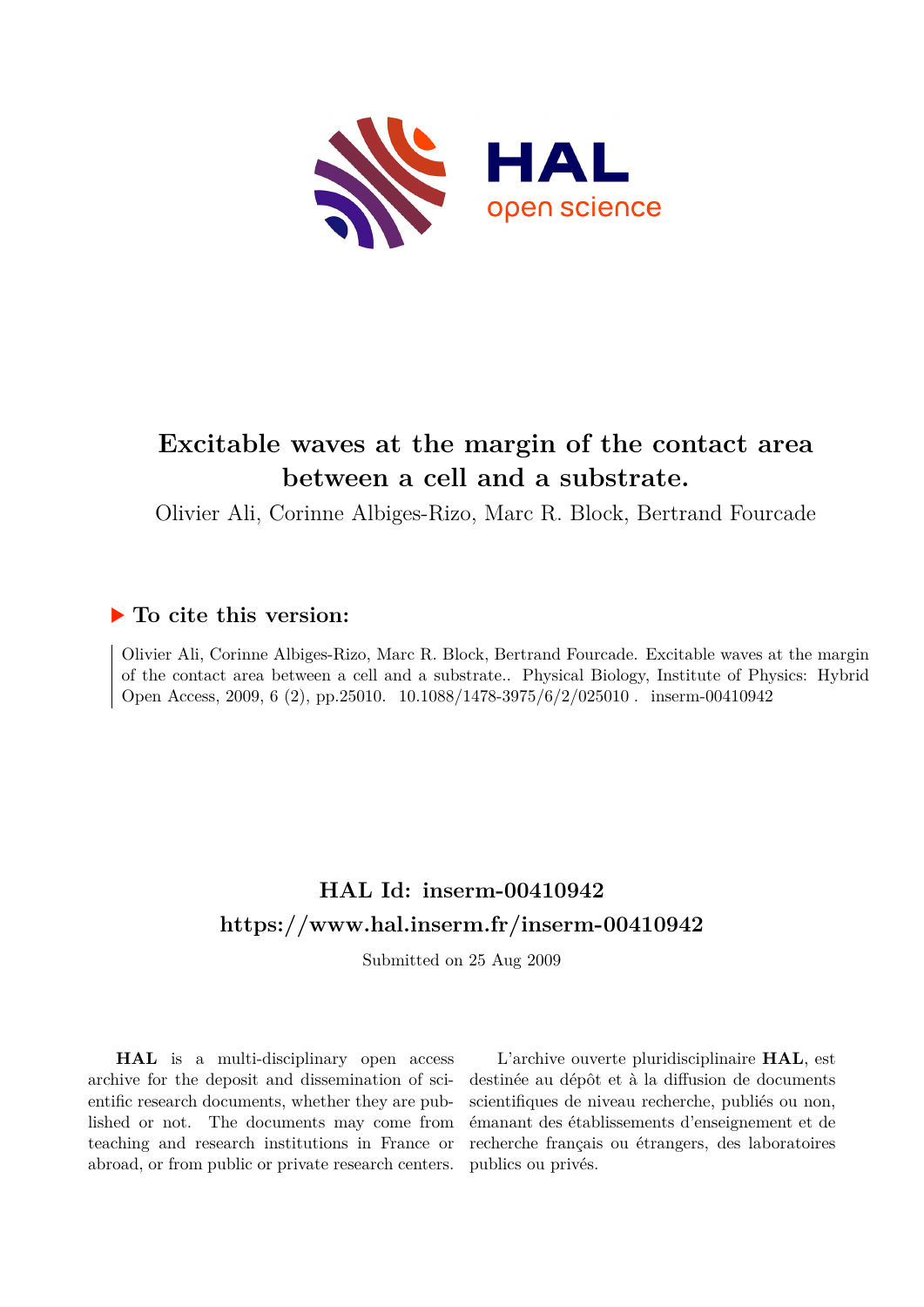# Excitable waves at the margin of the contact area between a cell and a substrate

O. Ali<sup>1,2</sup>, C. Albigès-Rizo<sup>1</sup>, M.R. Block<sup>1</sup> and B. Fourcade<sup>1,2</sup>.

 $^{\rm 1}$  INSERM U823 - CNRS ERL-3148 Institut Albert Bonniot Equipe DYSAD ´ Site Santé, La Tronche BP170 38042 Grenoble Cedex 9 <sup>2</sup> Université Joseph Fourier, Structure et Propriétés des Architectures Moléculaires, UMR 5819 CNRS, CEA-Grenoble, 17 rue des Martyrs, 38054 Grenoble Cedex 9, France

E-mail: bertrand.fourcade@ujf-grenoble.fr

PACS numbers: 87.17.Jj,87.16.Qp,87.15La

Abstract. In this paper, we study a new physical mechanism to generate an activator field which signals the extreme margin of the contact area between an adherent cell and the substrate. This mechanism is based on the coupling between the adhesive bridges connecting the substrate to the cytoskeleton and a cytosolic activator. Once activated by adhesion on the adhesive bridges, this activator is free to diffuse on the membrane. We propose that this activator is part of the mecano-transduction pathway which links adhesion to actin polymerization and, thus, to cellular motility. Consequences of our model are as follows : (a) The activator is localised at the rim of the contact area; (b) The adhesion is reinforced at the margin of the contact area between the cell and the substrate ; (c) Excitable waves of activator can propagate along the adhesion rim.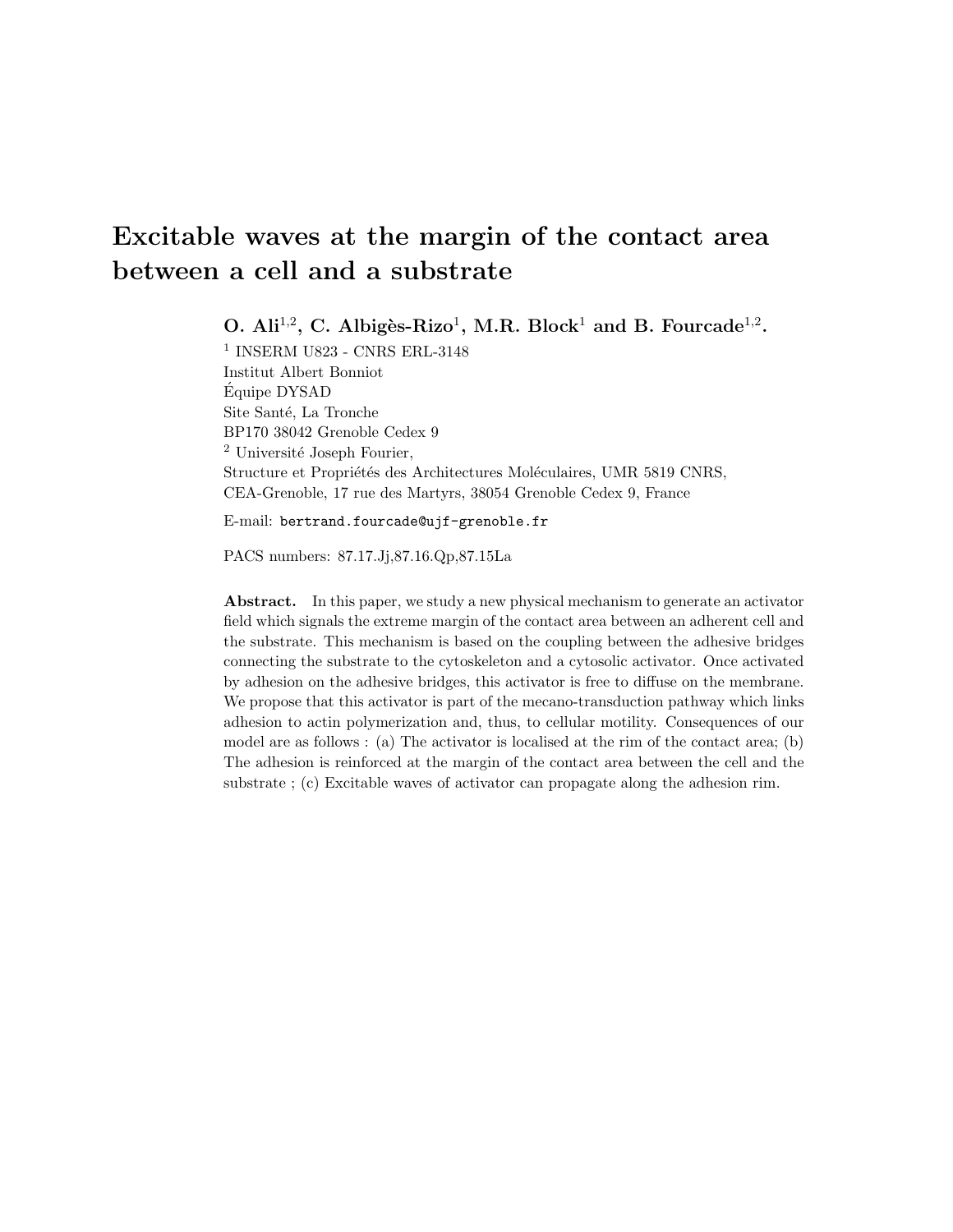# 1. Introduction

Cells must sense not only biochemical but also physical aspects of their environment[35, 16, 29, 50, 39] to perform complex functions such as migration, differenciation or apoptosis[18, 42]. The biochemical reactions involved in the continuous remodelling of the actin cytoskeleton are triggered by cell-substrate or cell-cell contacts[28]. The signals are usually mediated by transmembrane protein receptors at the cell surface that activate in a conformation dependent manner phosphorylation cascades[12] with or without activation of regulatory GTPases[49]. In all these functions, the dynamic rearrangement of the actin cytoskeleton is induced by local recruitment of activator proteins[38] where rapid signaling by diffusible factors are mechanical forces dependent[51, 48, 40]. In this paper, we introduce a physical model to describe the initial stages of cell spreading by recruiting a cytosolic molecule which reinforces adhesion.

Recent works have concentrated on receptor regulation and their link with actin dynamics during early and late events triggered by cell substratum contacts[15, 19, 20, 14, 21, 34, 37, 48, 11]. Biological and biophysical studies showed that cell adhesion, spreading and migration crucially depends on receptors of the integrin family[20] which performs bi-directional inside-out and outside-in signalization through the plasma membrane<sup>[25]</sup>. Upon binding to an extra cellular or intracellular ligand, integrins can undergo a conformational change and participate to the actin network reorganization that underlies cell spreading and migration. The transduction centers of these signaling pathways are associated with the integrin adhesion receptor family whose affinity towards their external ligand is regulated. A key observation is that change in their affinity is often preceded by changes of intracellular proteins which modulates their affinity[21]. All these findings have motivated theoretical physical works which have mainly focused on the dynamic reinforcement of the adhesion scaffold in connection with the acto-myosin driven protrusion machinery $[4, 34, 33, 36]$ . Recent studies have however shown that the initial adhesion does not depend on myosines II which mediate adhesion maturation and it has been proposed that the initial cell spreading is separable from the focal contact maturation[9, 54].

More specifically, dynamic actin-based protusions such as ruffles, lamellopodia or filopodia [8] are observed at the the border of the cell-substrate contact area. Since actin polymerization is triggered by nucleating factors such as the Arp2/3 complex which are constitutively inactive, there is a need for activation factors such as the proteins from the WASP/wave family to promote  $[24, 8]$  or impair  $[17]$  actin polymerization with a possible regulation by membrane curvature or tension[45, 26, 7, 6]. Indeed experiments performed as earlier as in 1999 have shown that local recruitment of activated WASP's induces the formation of actin-based membrane protusions[5]. Motivated by this findings, we introduce a physical model that relies on the generation of a diffusible regulatory molecule that is activated by the integrin substratum interaction. As described in the discussion section, the introduction of this activator field fits with experimental data where integrin occupency allows the activation of actin polymerizing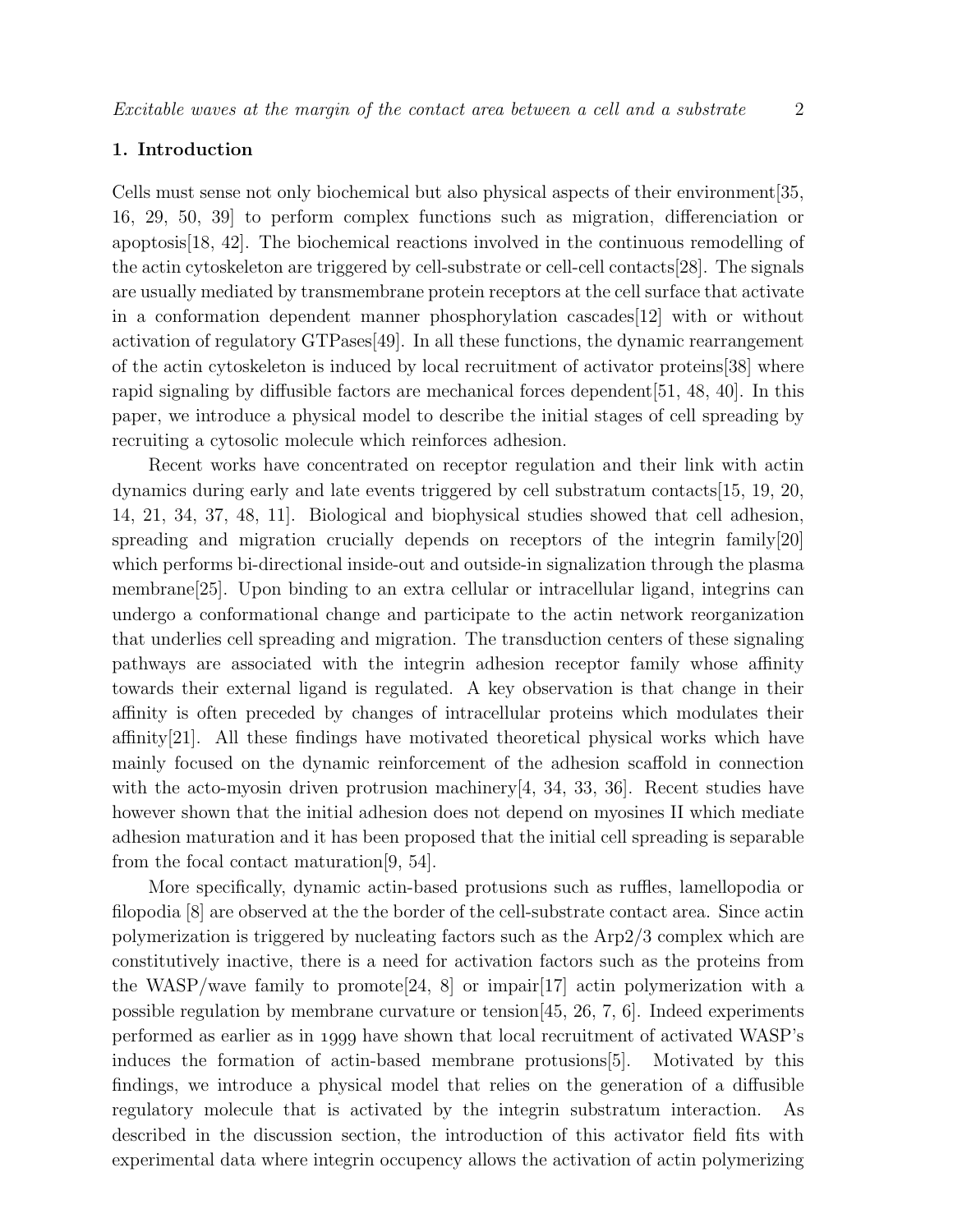





Figure 1. Artist's representation of the two geometries studied in the text. Bound integrins with their actin cortex deformations are represented as red springs. Unbound integrins are green. Activator proteins are represented as blue points. Case (a) is the flat geometry where a wave of activation can propagate in the  $x$ -direction. Case (b) is the curved geometry corresponding to the adhesive belt where the activation wave is pinned in the adhesive belt. The dashed line corresponds to the height field  $h(x)$ .

factors.

This paper is organized as follows. The first section is concerned with the physical model for the activator field and gives emphasis on the role of the stretching energy which builds up at the margin of the contact area. This section is divided into two parts. The first deals with a characteristic biochemical cycle for the activator, which upon chemisorption followed by activation, modulates the affinity constant of adhesive bridges for the substrate. The second is concerned with the reaction-diffusion equation for the activator field which can diffuse on the membrane. The next section reports the main properties of the model in the case where the diffusion length of the activator field is small with respect to the width of the adhesive belt. Finally, in the discussion, we put our work in perspective with the biological context. Three appendices follows the conclusion. The first details the chemical reaction pathway experienced by the activator in the adhesive belt. The second and the third give additional numerical results concerning this non-linear problem.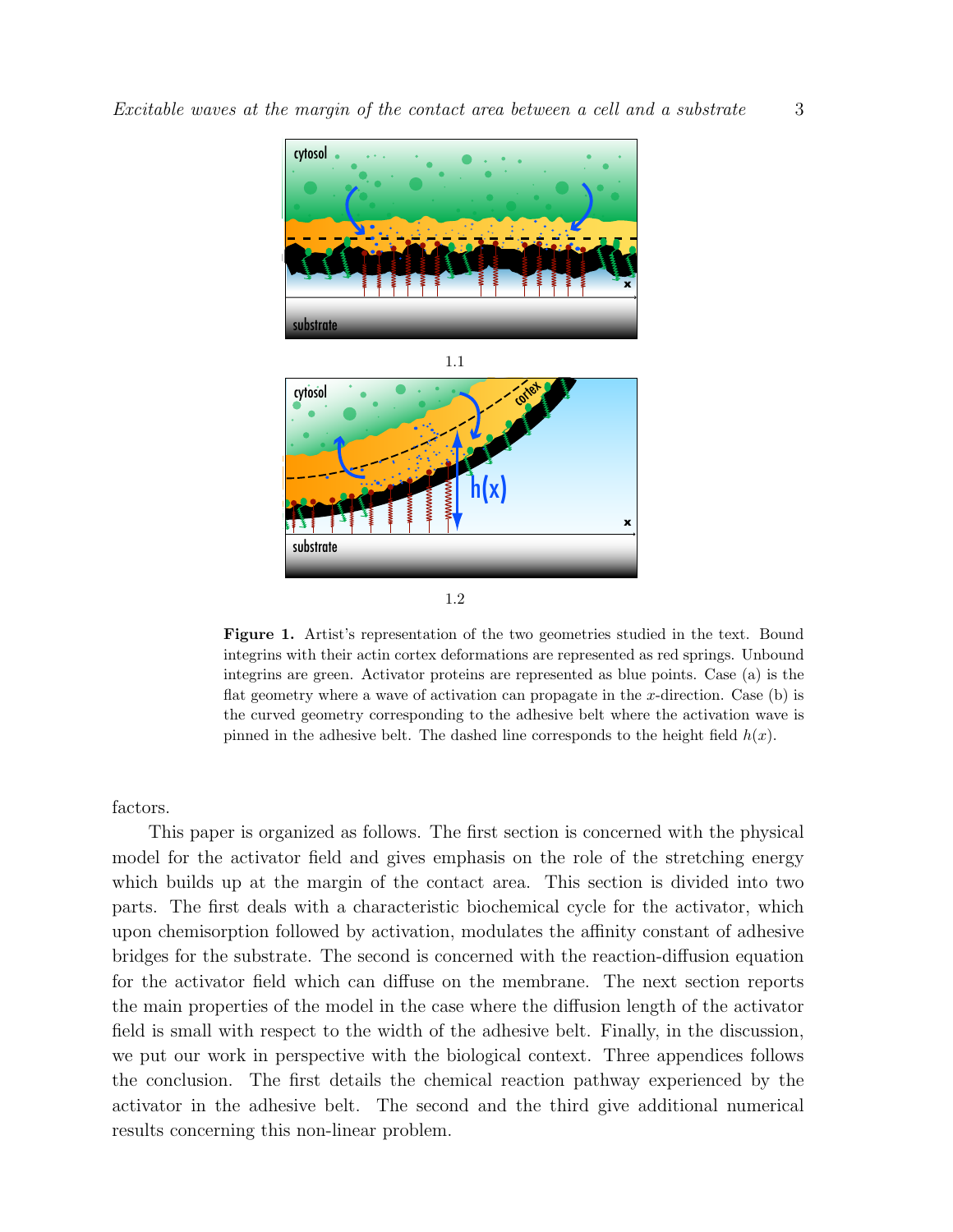### 2. The model

#### 2.1. The affinity of adhesive bridges depends on a diffusing field

We consider a biochemical cycle where an unactivated regulatory protein with concentration  $\varphi_c$  gets activated by contact with the adhesion receptor where they are chemisorbed (concentration  $\varphi_i$ ). Once activated with concentration  $\varphi_i^*$ , they are desorbed on the membrane with concentration  $\varphi_m$  where they diffuse with a finite life time  $1/b$  after which they desorbed back to the cytosol (see Appendix A). The discussion at the end of the paper gives examples of such activator fields. Here, we will only summarized this scheme as follows :

$$
\varphi_c \to \varphi_i^* \xleftarrow{k_+} \varphi_m \to \varphi_c \tag{1}
$$

Note that the initial and the final states of this biochemical cycle are the same. Thus, for an isolated system, the cycle would run clock wise and anti-clock wise with the same probability. In this work, however, we assume that the system is open to an energy flux, and that the reaction  $\varphi \rightarrow \varphi^*$  is non-specifically driven by, e.g., phosphate hydrolysis. The system being open to an energy flux, the cycle runs only one way.

We assume that the membrane and the cytoskeleton form a complex with the adhesive bridges which can be described using the continuum elasticity valid for elastic shells[27]. The connectors comprise both the integrin receptors and their adaptor proteins[33]. In this framework, the complex formed by the membrane and the cytoskeleton is described by a height variable  $h(x)$  which depends on the position x. As for elastic shells[27], the elasticity entails a stretching and a curvature term. In our model, the streching energy term accounts for the connections between the cytoskeleton and the substrate. Let  $n_b(\varphi_i^*, h)$  the number of connected links per unit line with length  $h(x)$  and  $\varphi_i^*(x,t)$  be the activator concentation field bound to the adhesive bridges. We assume local equilibrium between the molecules engaged to their ligands  $n_b(\varphi_i^*, h)$  and the unbound ones  $n_u(\varphi_i^*, h)$  with  $n_u = n_0 - n_b(\varphi_i^*, h)$ 

$$
n_u(\varphi_i^{\star}, h) \Longleftrightarrow n_b(\varphi_i^{\star}, h) \tag{2}
$$

so that  $n_b(\varphi_i^*, h)$  is given by the usual Bell's law ( $\beta$  is a short hand notation for  $1/k_B T$ where  $T$  is the temperature and  $k_B$  the Bolzmann constant) :

$$
n_b(\varphi_i^*, h) = \frac{n_0}{1 + K_e^{0^{-1}} \exp\left[-\beta \left(B\varphi_i^* - Ah(x)^2\right)\right]}
$$
(3)

where  $n_0$  is the total number of adhesive bridges. First, the  $B > 0$  term describes the increase with  $\varphi_i^*$  in the number of connected adhesive bridges, so that the activator field favors adhesion. Second, the  $A > 0$  factor mimics the penalty due to the stretching elasticity when the bridges have length  $h(x)$ . This length is equivalent to a displacement in elasticity theory and correspond to the distance between the cell and the substrate.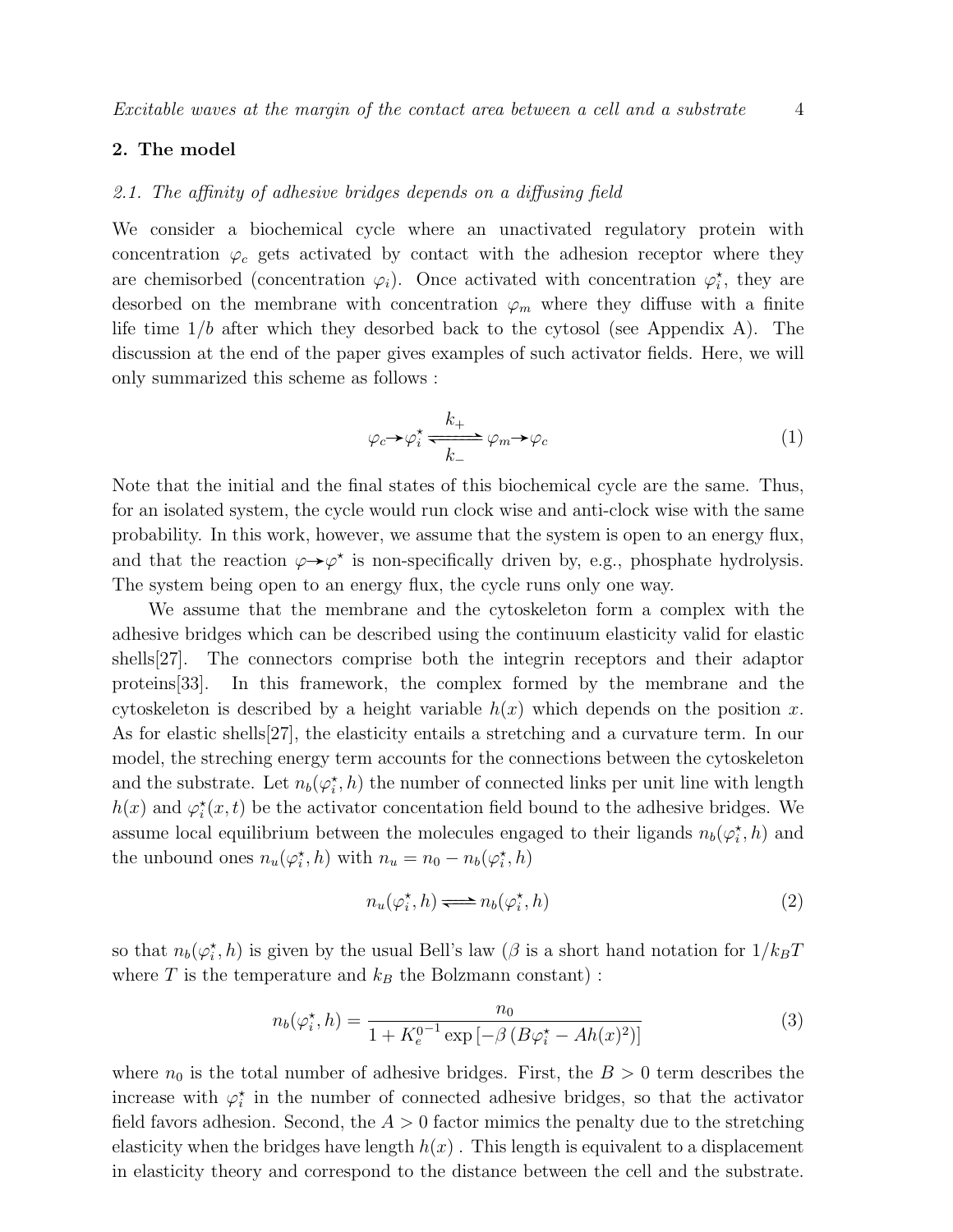When  $h(x)$  increases as at the border of the adhesion zone, since the cell leaves the substrate,  $n_b(\varphi_i^*, h)$  tends rapidly to zero. Thus, the affinity constant  $K_e^{-1}$  is both modulated by the action of the field  $\varphi(x, t)$  which favors adhesion and a penalty term due to stretching.

Eq. (3) gives a streching energy  $1/2n_b(\varphi_i^*,h)k_bh(x)^2$  per unit line for the onedimensionnal problem we study here. The total elastic free energy  $\mathcal E$  is the sum of this stretching component with the one which originates from curvature:

$$
\mathcal{E} = \frac{1}{2}\kappa \int dx \, (\Delta h)^2 + \frac{1}{2} \int dx \, n_b(\varphi_i^{\star}, h) k_b h(x)^2 \tag{4}
$$

In the case where  $n_b(\varphi_i^*, h)$  is a step like function, Eq. (4) gives that the height profile is exponential like and we will use henceforth  $h(x) \sim h_0 \exp(x/\lambda)$  where  $\lambda \approx 0.1 \mu m$  is the typical width of the adhesive belt. Finally, the order of magnitude for  $h_0$  can be estimated from the maximal elongation length of an integrin like protein ( $\approx 25$ nm[53]). In what follows, we will take this numerical value for the maximal height field which comprises both the deformations of the integrin like proteins and of the elastic medium which connects the integrins to the cytoskeleton.

## 2.2. Equation of motion for the field  $\varphi(x,t)$

To get an equation of motion for  $\varphi_i^*$ , we remark that the derivative of  $n_b(\varphi_i^*, h)$  with respect to  $\varphi_i^*$  gives the elastic part of chemical potential of the protein  $\varphi_i^*$  as :

$$
\mu(\varphi_i^*) = 1/2k_b h(x)^2 \partial n_b / \partial \varphi_i^* \tag{5}
$$

This chemical potential influences the reaction between the two species  $\varphi_i^*$  and  $\varphi_m$ . We show in Appendix A that adding diffusion for  $\varphi_m$  and a lifetime  $1/b$  leads to a reaction-diffusion equation:

$$
\frac{\partial \varphi_m}{\partial t} = D\nabla^2 \varphi_m - b\varphi_m + \frac{1}{2} \Gamma k_b h(x)^2 \frac{\partial n_b}{\partial \varphi} \Big|_{\varphi_t^*} \tag{6}
$$

where  $\Gamma$  is a kinetics coefficient  $(\propto b)$ .

To make progress, we assume that the processes which govern the transformation  $\varphi_m$  to  $\varphi_i^*$  in the cytosol are sufficiently fast compared with the typical time scale set by the equilibration time of a diffusing field on the membrane. This assumption is consistent with the larger diffusion coefficient in the cytosol  $(D_c \approx 10^{-5} \text{cm}^2 \text{s}^{-1})$  compared with the diffusion coefficient of a small protein on membrane  $(D \approx 10^{-8,-10} \text{cm}^2 \text{s}^{-1} [52])$ . Thus, we will assume henceforth that the kinetics between  $\varphi_m$  and  $\varphi_i^*$  is at equilibrium and we will take  $\varphi_m = \varphi_i^*$  (see Appendix A). For convenience, we will write :

$$
\varphi_m = \varphi_i^* = \varphi \tag{7}
$$

Typical order of magnitude of the coefficients appearing in our model are as follows :  $b \approx a$  few tenth s<sup>-1</sup> and  $\sqrt{D\Gamma n_0 k_b \lambda^2}$  which has the dimension of a speed is of the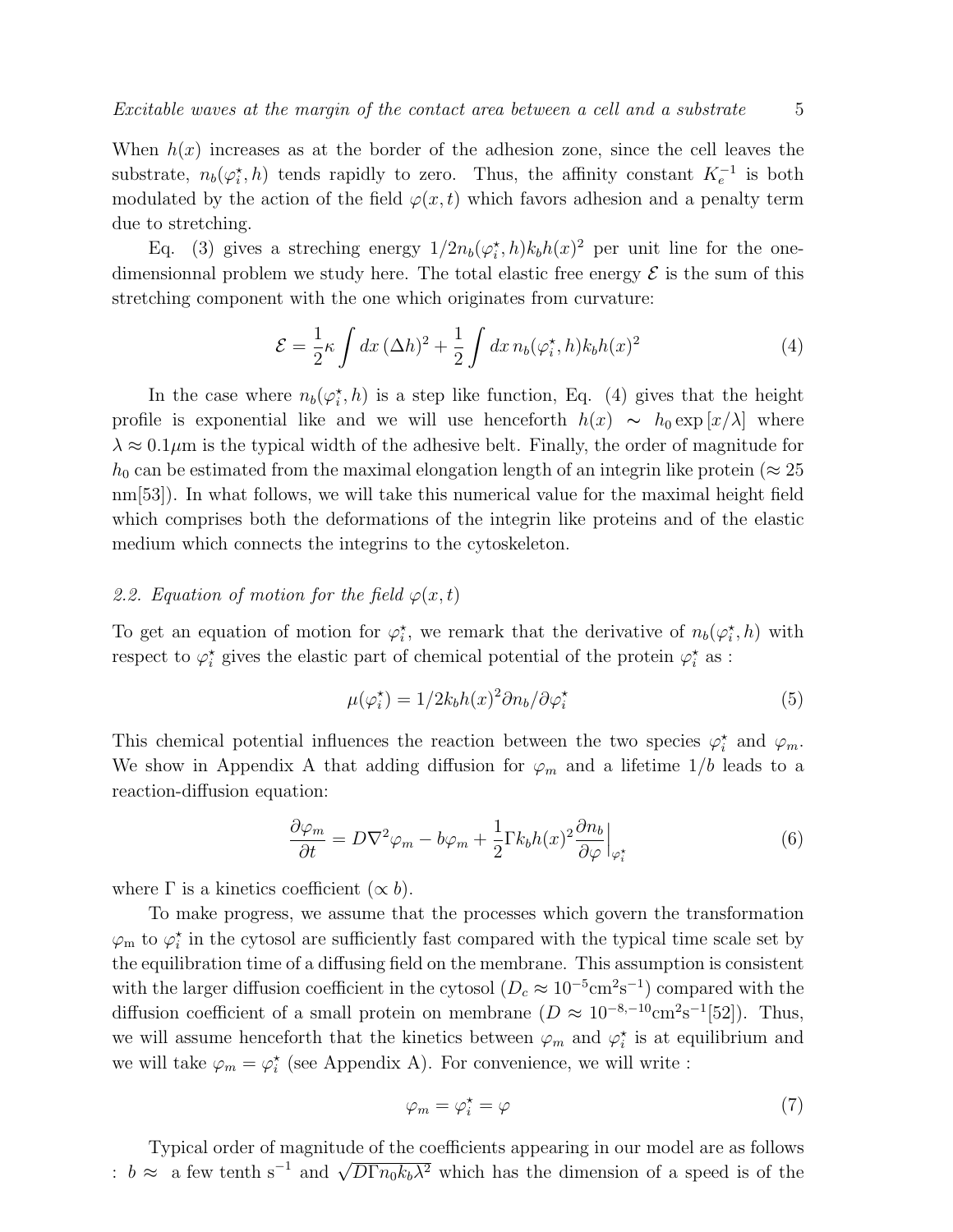

**Figure 2.** Plot of the source function  $g(\varphi, h)$  (see Eq. (10)) for different values of the height variable  $h(x) = \text{Cst}$ .. The maximal excitation occurs at the most stressed adhesive bridges (large value of  $h(x)$  on the right). The field  $\varphi$  has been renormalized by  $\varphi_0$  so that the maximum of the last curve occurs at  $\varphi/\varphi_0 = 1$ .



Figure 3. Stationary solution of the activator field starting from perturbing the  $\varphi(x) = 0$  state. This plot is obtained in the large affinity limit and it shows that the maximum of  $\varphi(x)$  colocalizes with the border of the adhesive belt.

order of 10 nm.s<sup>-1</sup>. Thus, the diffusion length  $\sqrt{D/b}$  is typically smaller than the width of the adhesive belt  $\lambda$  and will assume for mathematical convenience that  $\sqrt{D/b} \ll \lambda$ . When times are expressed in units of  $b^{-1}$ , and lengths in unit of  $\lambda$ , we thus introduce the dimensionless parameter:

$$
\epsilon = \frac{1}{\lambda} \sqrt{\frac{D}{b}} \tag{8}
$$

with  $\epsilon$  < 1. This leads to the equation of motion:

$$
\frac{\partial \varphi}{\partial t} = \epsilon^2 \nabla^2 \varphi + g(\varphi, h) \tag{9}
$$

where  $g(\varphi, h)$  is a source term which depends on the height  $h(x)$  at position x:

$$
g(\varphi, h) = -\varphi + \frac{1}{2} \Gamma_R h(x)^2 K_e^{0-1} \frac{n_0 e^{-\beta [B\varphi - Ah(x)^2]}}{\left[1 + K_e^{0-1} e^{-\beta [B\varphi - Ah(x)^2]}\right]^2}
$$
(10)

In this equation,  $\Gamma$  has been renormalized as  $\Gamma_R$  and  $1/\beta$  is an effective temperature.

In order to describe actin polymerization at the border of the cell, Eq. (6) can be complemented by the kinetics of growth of actin cortex. In this work, we assume that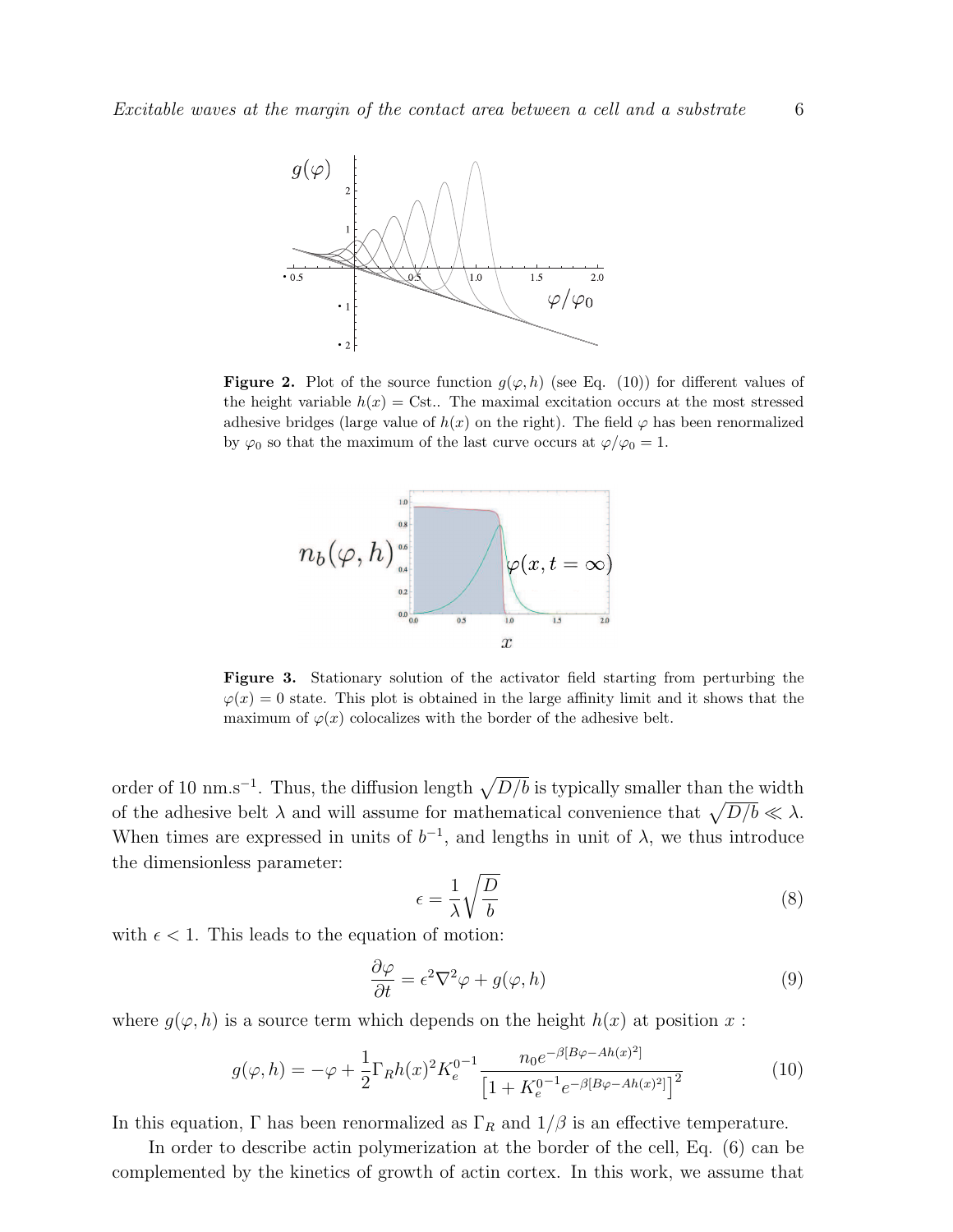

**Figure 4.** Plot of  $n_b(\varphi)$  according to Eq. (3) for different values of the affinity constant in the low  $K_e^0$  limit  $(K_e^0 = 5, 3, 1$  from the top to the bottom curve). These curves contrast with the case (c) of Fig. 3 and they show a marked reinforcement of the adhesion at the rim of the contact area.

actin polymerization takes place on unactivated bonds by the  $\varphi$  field, e.g. talin free bonds, of density  $n_0 - n_b(\varphi, h)$ .

$$
\frac{df}{dt} = k_{on}[\varphi]c_g\left(n_0 - n_b(\varphi, h)\right) - k_{off}
$$
\n(11)

where  $k_{on}[\varphi]$  is a kinetic coefficient which increases with  $\varphi$ ,  $k_{on}[\varphi] \approx k_{on}^0 \exp[C\varphi^{\gamma}]$  and  $c_q$  the concentration of globular actin supposed to be constant. C is a constant and  $\gamma$ is an exponent which lumps all non-linearities together. Eq. (11) gives that the rate of actin polymerization depends on the concentration of activator field and that it takes place at the interface between the precursor region and the adhesive belt.

Eqs.(9-10-11) give a physical model we analyse in the next section.

#### 3. Results

For the sake of clarity, we will distinguish between the two geometries represented in Fig. 1. The first is the flat geometry when the distance between the membrane and the cytokeleton can be taken as constant and it corresponds, for example, to the basal surface of the cell. The second is the curved one and it corresponds to the adhesive belt where the cell leaves the substrate.

#### 3.1. Flat geometry

To understand the properties of the solutions of Eq. (9), it is useful to consider the source term  $q(\varphi, h)$  defined in (10) which depends on the normal height  $h(x)$ . Fig. 2 gives a family of plots for  $g(\varphi, h)$  as a function of  $\varphi$  for  $h(x) = \text{Cste}$ . For sufficiently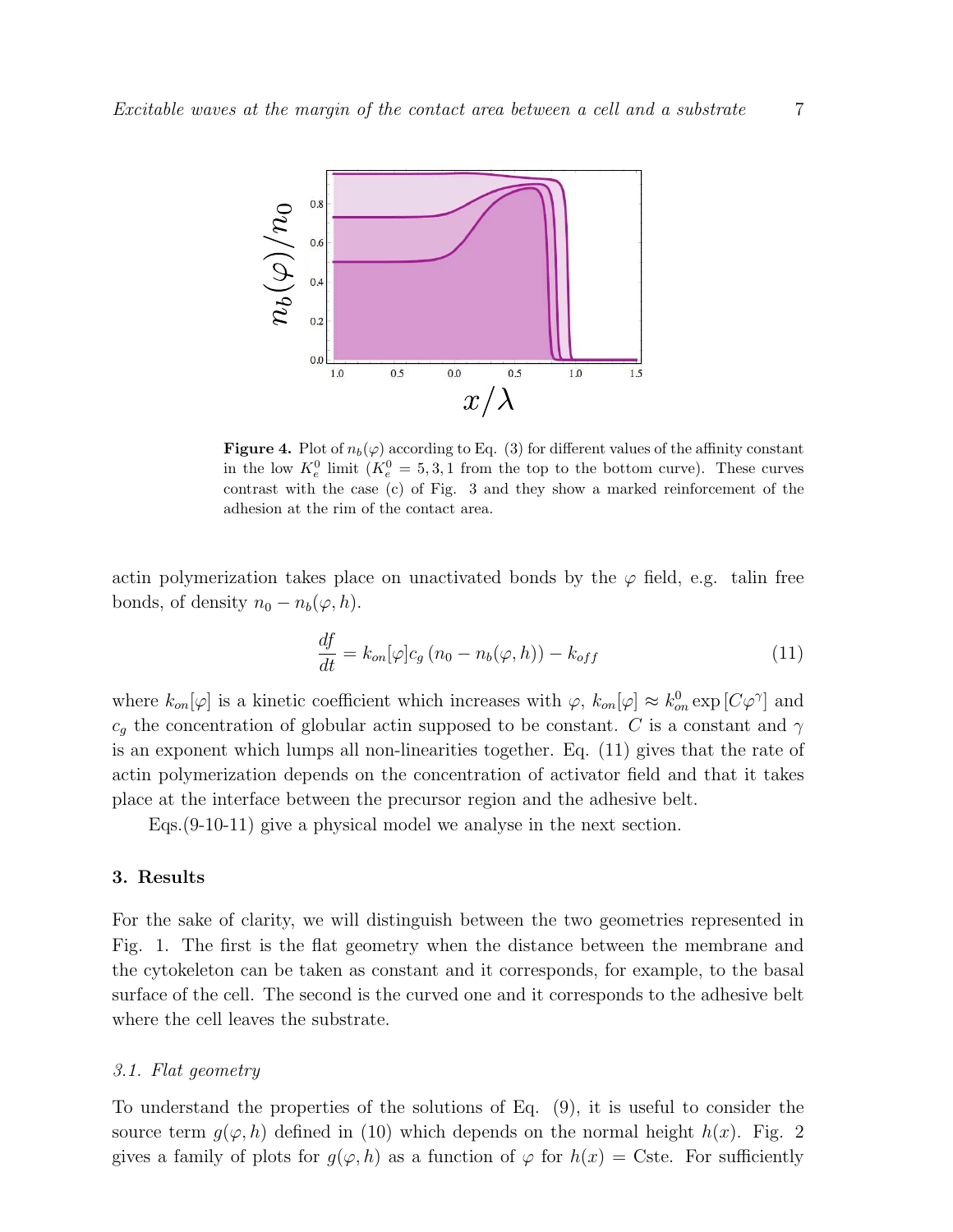large values of the height  $h(x)$ , each curve possesses three zeros  $\varphi_i(h)$ ,  $i = 1, 2, 3$  where  $\varphi_1(h) \approx 0.$ 

Thus, for  $h(x) = \text{Cste}$ , we recover the classical picture of a non-linear reactiondiffusion equation where the source term does not depend explicitly on  $x$ . In this case, Eq. (9) possesses unique wavefront solutions  $\varphi(x,t) = f(\xi = x - ct)$  which interpolate between the two stable fixed points  $\varphi_i(h)$ ,  $i = 1, 3$ . These wavefronts solutions propagate at a velocity c determined by the condition  $\ddagger$ :

$$
c \int_{-\infty}^{+\infty} \left(\frac{df}{d\xi}\right)^2 = \int_{\varphi_1(h)}^{\varphi_3(h)} df g(f) \tag{12}
$$

where  $f(\xi) \to \varphi_{3,1}(h)$  as  $\xi \to \pm \infty$ .

We conclude that the self enhancement mechanism for the activator field due to adhesion leads to propagating waves for the activator field. This conclusion applies to any dimension. In particular :

- For flat adherent parts of the cell where the receptors are not fully activated. The model predicts basal propagation of receptors activation which, in turn, strengthens adhesion. This phenomenon has been analysed in experiments using fluorescent techniques[51, 48].
- For adherent cells. Lateral excitable waves of activator can propagate along the rim of the adhesion zone. This a one-dimensional situation. The speed of these waves depends on the curvature of the contact line between the cell and the substrate[1].
- For local mechanical excitation of the membrane-cytoskeleton adhesion. The model predicts the existence of a radial waves which propagate away from the stimulation point. Such an activation wave has been for instance observed for Src[54].

### 3.2. Curved geometry at the cell border

Stationary solutions of Eq. (9) can be numerically obtained by perturbing the  $\varphi = 0$ state and by looking to the  $t \to +\infty$  limit. Fig. 3 gives one example of these in the case where the dimensionless diffusion length  $\epsilon$  in (9) is small. Additional numerical results concerning these solutions are provided in the appendices. We will assume in this section that the position of the cell border is fixed by the adhesive properties of the substrate.

As foreseen, Fig. 3 demonstrates that the solution is strongly peaked at the border of the cell and that the variations of the activator field can be divided into two distinct domains.

(i) A dorsal part where diffusion does not play any role and where the solution of the differential equation is very well approximated by the largest solution of the algebraic equation  $q(\varphi(x), h(x)) = 0$ . In the large  $\beta$  limit (small effective

 $\ddagger$  This property can be easily demonstrated by going to the reference frame  $\xi = x - ct$  in Eq. (9) with  $d\varphi/dt = -c d\varphi/d\xi$ . After multiplying by  $d\varphi/d\xi$  and integrating, Eq. (12)follows[41].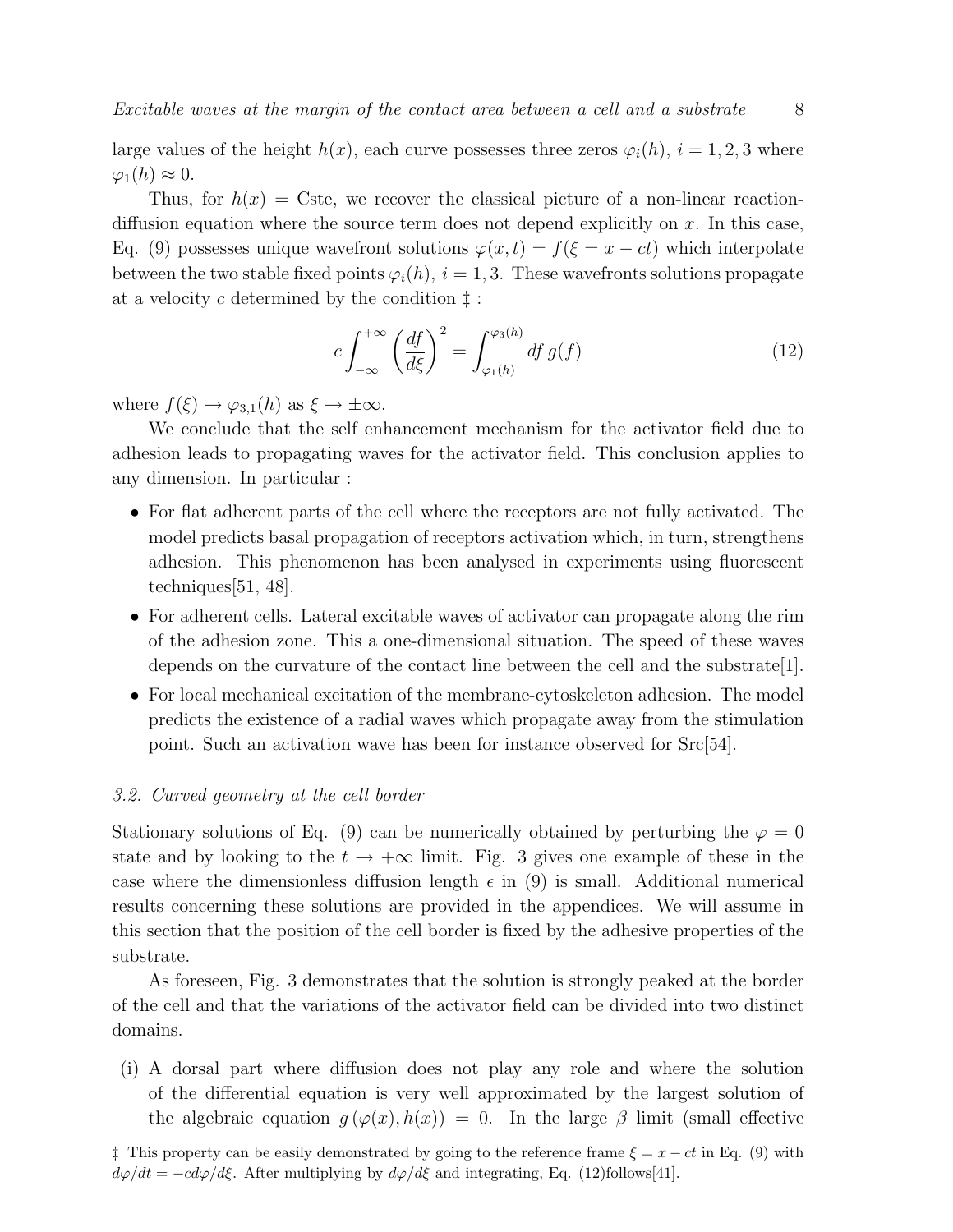temperature), this root can be reasonably approximated by  $h(x)^2 + C/\beta$  where C is a constant which depends on the affinity constant and on the kinetic coefficient (see Appendix).

(ii) A precursor part where the diffusion length  $\epsilon$  sets the relevant length scale. In this domain, the solution is stiff and decreases abruptly from its maximum value  $\varphi_{max}$  at  $x_{max}$  to zero. The decay is exponential like  $\sim \exp[-(x - x_{max})/(\epsilon \lambda)]$ . We call this domain the precursor domain, since the activator field  $\varphi(x)$  begins to rise before the density of connected bounds  $n_b(\varphi, h)$  changes abruptly from zero to a finite value set by the affinity constant  $K<sub>e</sub><sup>-1</sup>$ . Since this rise depends on the value of the activator field in the precursor region where the actin polymerization takes place, we can say that the precursor is a guide for the activation of the adhesive bridges.



Figure 5. For all curves: (a) Plot of the density of bound connector molecules  $n_b(\varphi(x))$  as a function of x; (b) Plot of  $\varphi_m(x)$  as a function of x. In (c), plot of actin polymerisation rate as in Eq. (11) where  $\partial_t f = \varphi (1 - n_b(\varphi)) - 0.1$ . From cases (1) to (3) the diffusion coefficient is increased by a factor 10. Note that by increasing D, the maximum of the actin polymerization rate (curve  $(c)$ ) reaches a maximum and then decreases. For all curves, the affinity  $K_e^0$  is set to 0.9.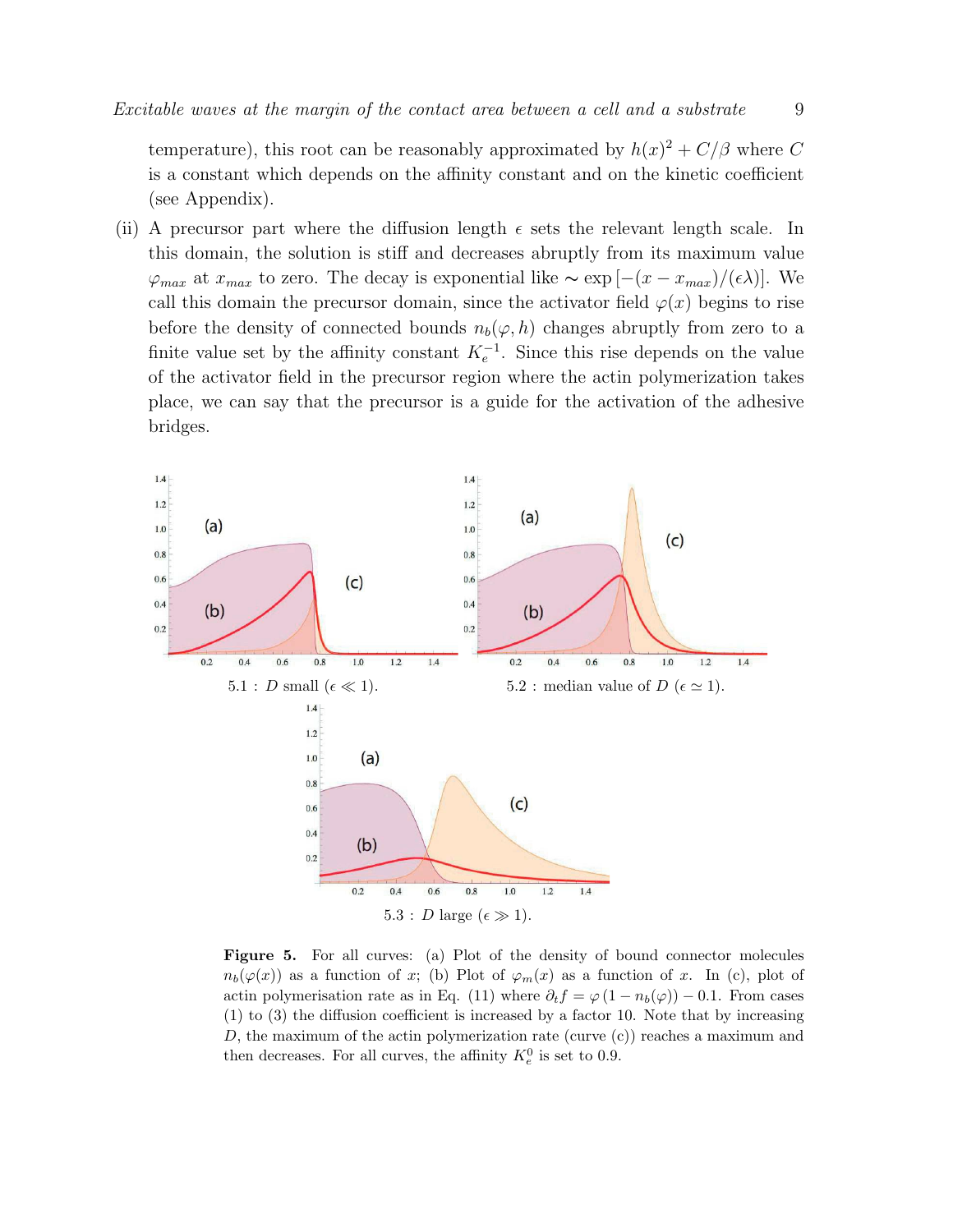

**Figure 6.** Plot of the maximum  $\varphi_{max}$  of  $\varphi(\xi)$  as a function of the speed V of the stationary solution of Eq. (13) shown in the inset (the solutions for  $V > 0$  ar shown in green and the ones for  $V < 0$  shown in red). As V increases, the maximum  $\varphi_{max}$ decreases and so the actin polymerization rate.

#### 3.3. Consequences

First, it is useful to consider the variations of  $n_b(\varphi(x), h(x))$  of bound adhesive bridges for different values of the affinity constant  $K_e^0$ . In the limit of small  $K_e^0$ , almost no adhesive bridges are bound to the cytoskeleton far from the adhesive belt where  $\varphi(x)$  is almost zero. The self-enhancement mechanism of the activator reinforces markedly the adhesion at the extreme border of the contact area. This is examplified in Fig. 4 where we note that all curves have almost the same value at the border of the contact zone independently of the affinity constant.

It is also interesting to plot the actin polymerization rate defined by Eq. (11), see Fig. 5. The actin polymerization rate being the product of an increasing by a decreasing function of  $\varphi(x)$ , the self-enhancement of the activator field is shifted outside the adhesive belt where the density of bound connector molecules is almost zero. The height of the maximum of the actin polymerization rate is a non-monotonous function of the diffusion constant for the activator field. The presence of an optimum is understood by noting that the diffusion coefficient  $D$  is necessary to have a precursor region, but increasing to much D enlarges the domain of variations of the activator at total constant concentration. Thus, the activator field escapes from the adhesive belt but its concentration is everywhere low in the precursor domain. Theses two antithetic scenarios give an optimal value of D for the maximum of the actin polymerization rate. Thus, taking the product as in Eq. (11) with the help of unbound integrins as co-activators gives emphasis on the role of the precursor region.

To conclude this section, we show that our model provides a simple actin based feedback mechanism. A model-free way to do it is to assume that the cell edge advances at a constant speed V because of actin polymerization. We will not discuss what is the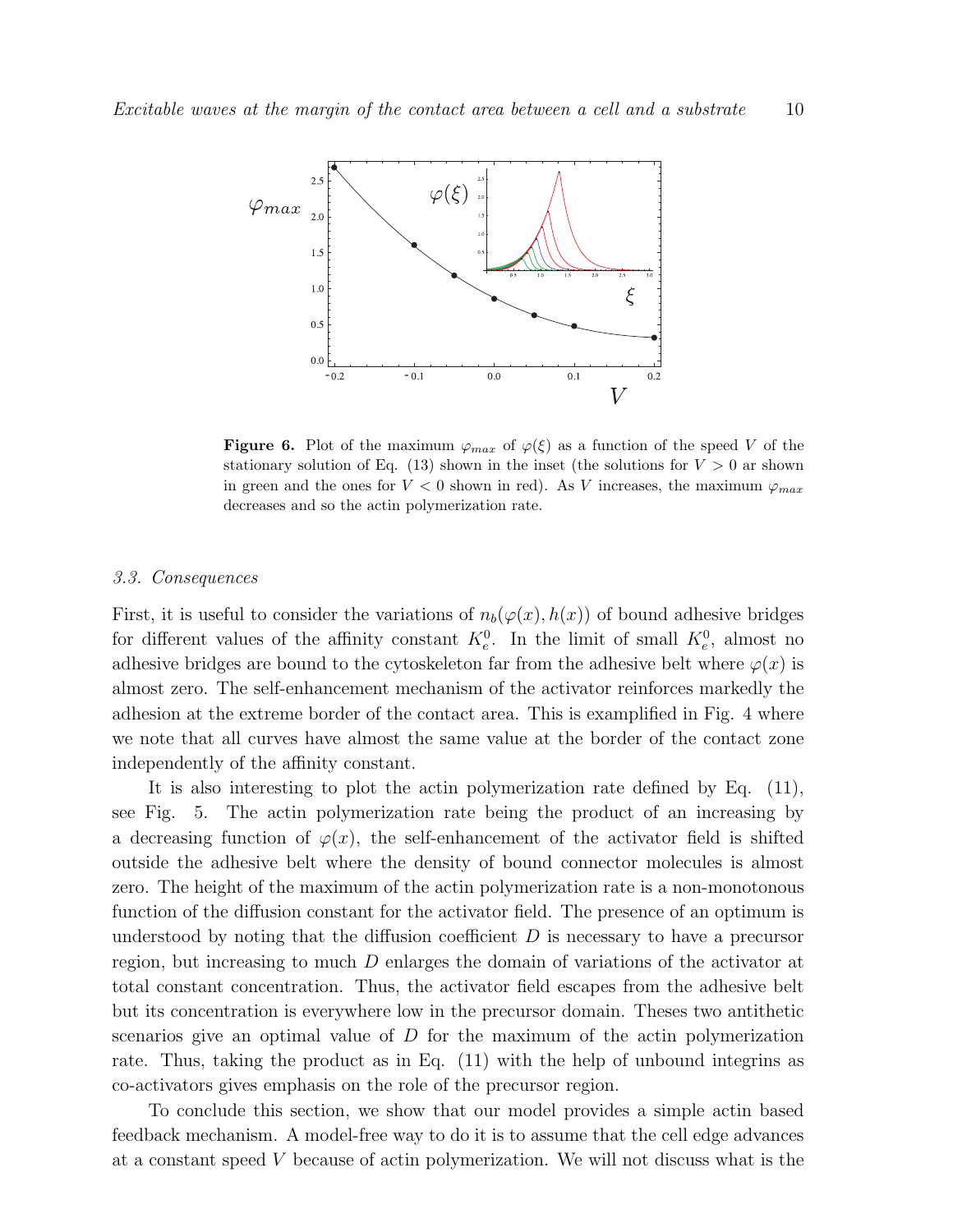relationship between the activator field and the speed  $V$ , but we will simply assume to lower order in complexity that the solution of Eq. (9) is a stationary solution in frame which moves at a velocity  $V$  with respect to the substrate. Introducing the coordinate  $\xi = x - Vt$ , we look for a solution  $\varphi(x, t) = \varphi(\xi = x - Vt)$  with :

$$
\frac{\partial \varphi}{\partial t} = \epsilon^2 \frac{\partial \varphi}{\partial \xi^2} + V \frac{\partial \varphi}{\partial \xi} + g(\varphi, h) \tag{13}
$$

so that that the actin polymerization rate which sets V influences the profile of the activator  $\varphi$  through the convective term  $V \partial \varphi / \partial x$ . Since V is set by the the activator field itself, our model is self- consistent.

To demonstrate that actin dynamics controls in turn the variations of  $\varphi(x,t)$ through the speed V, let consider Fig. 6 where the maximum of the profile of  $\varphi(\xi)$ is plotted against  $V(V > 0$  in the direction set by the outwards pointing normal). This maximum  $\varphi_{max}$  is determined from the stationary solution of Eq. (9) for different values of V as shown in the inset. This demonstrates that  $\varphi_{max}$  decreases when V increases. Thus if the speed is too high, the maximum of  $\varphi(\xi)$  will get down, entailing a less efficient enhancement of polymerization and thus a decrease in speed. Conversely, if the speed is to small,  $\varphi_{max}$  will increase and this will enhance more the actin polymerization and thus the speed.

### 4. Discussion

Our model describes the self-enhancement of an activator field on stressed adhesive bridges which is reinforced by recruiting a cytosolic molecule. It can describe the initial stages of cell spreading to extra cellular matrix associated with pathways that stimulate protusions whereas mature adhesion involve focal adhesions and actin stress fibers[13]. This early stage was recently found to be independent on talin 1 and 2[54]. Talin interaction with  $\beta$  integrin cytosolic tail allows the integrin conformational switch between low to high affinity[44] and it represents the first stage of focal adhesion assembly that sustains long term adhesion. Thus, cell spreading and focal adhesion assembly are separable processes and our study applies only to the early times signaling pathways where actin polymerization is activated by ligand-bound integrins.

Indeed, integrin occupancy at the initial stage allows the activation of Src family kinases[54] and thereby monomeric downstream GTPases activation of Rac1 and Rap1[13, 3] and likely a PIP2 burst[30]. Both PIP2 and Rho family GTPases are required to recruit WASp/WAVE members. These proteins are inactive in their cytosolic state but they are in their activated state on the membrane where they stimulate actin nucleation[47, 32, 54]. These signaling pathways are the experimental clues which allow to introduce an the activator field. Note, however, that this field may not account for the activation of a single molecule but for a complete signaling pathway which includes Src or WASp/WAVE family proteins.

In view of the large number of integrin partner proteins which link adhesion to actin polymerization, it is unlikely that cells use only one activation factor as the  $\varphi_m(x,t)$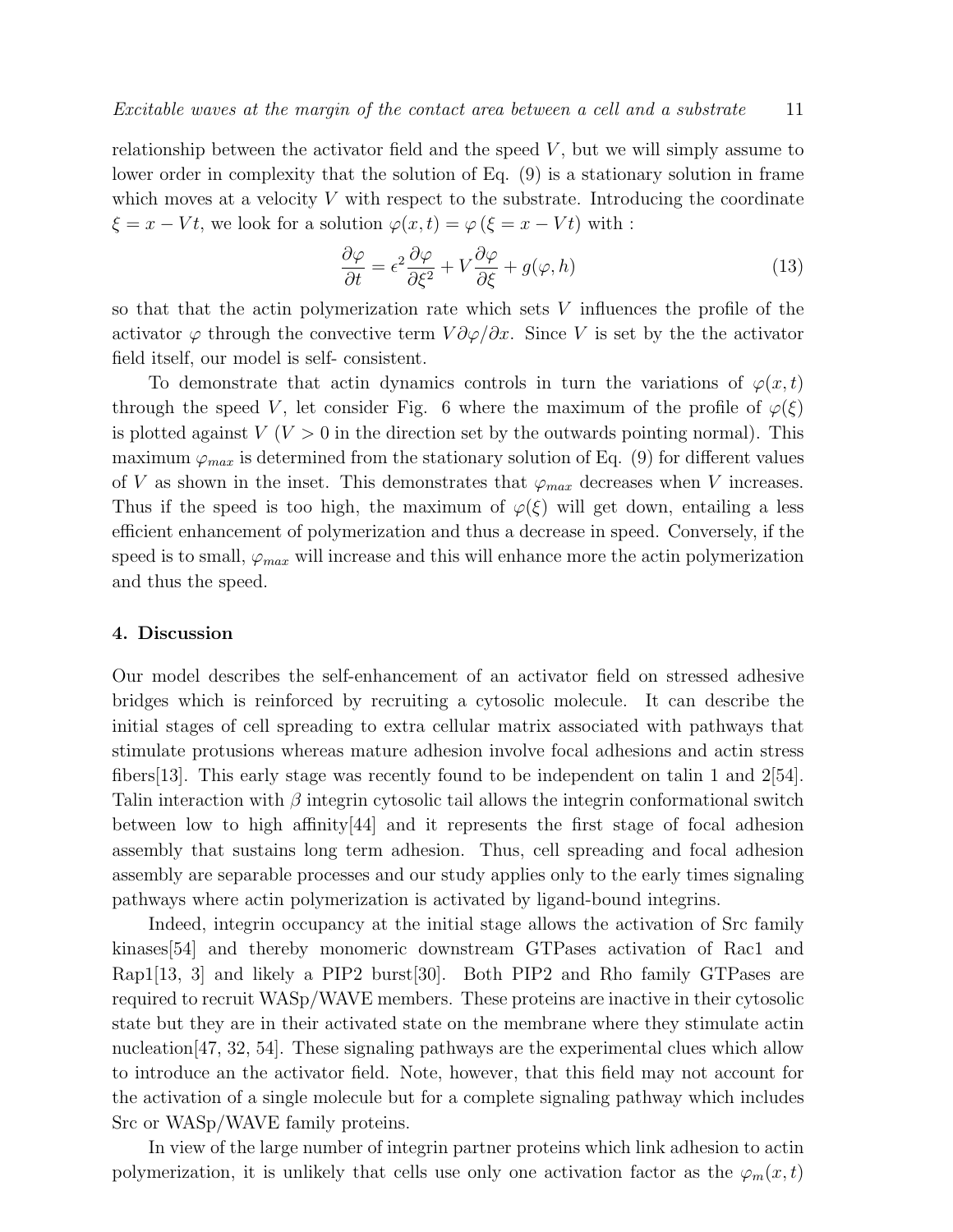of our model. We thus ask what matters if instead of a unique scalar field we use a multicomponent field ( $\varphi_0 = \varphi_m, \varphi_1, \ldots, \varphi_n$ ) to describe a full reaction pathway. Since integrins can be either in an unactivated or in an activated state, our model suggests to write the chemical potential for the activated state as:

$$
\mu = \mu_0 - B\varphi_m + \frac{1}{2}k_b h^2(x)
$$
\n(14)

where  $\mu_0$  is a reference and  $B > 0$  gives that the chemical potential of the activated state decreases upon binding with the species  $\varphi_m$  but that it increases with stretching (compare with (3)). This change in affinity with elasticity is consistent with the change in size of the extracellular domain of the integrins which extend from 5 to 25 nm when fully activated[21].

Eq. (14) describes a mechanistic trade-off between the potency of being activated by binding to  $\varphi_m$  and the cost of streching. The sum of this to terms alone is able to provide stress induced enhancement of activation, since the excitation goes larger with the extension  $h(x)$  (see Fig. 2 where the largest functioning point, i.e. zero, corresponds to the largest value for  $h(x)$ ). Thus taking definition (14) translates the ability for the integrins to be activated into a positive feedback loop for the self-excitation of the  $\varphi_m(x, t)$  field. It seems to us that this condition is necessary but not sufficient for the network  $(\varphi_0 = \varphi_m, \varphi_1, \ldots, \varphi_n)$  to have two or more functioning points, one of which corresponding to dentitric polymerization§.

Our model also offers a theoretical basis for the effect of topographic characteristic on cell migration and spreading. Although the effects of topography have been extensively investigated, the mechanism determining the cell-surface reaction are largely unknown $[10, 2]$ . It should be also useful in situations where adhesive substrate is micropatterned on a flat area and force the cells to be at the border of an adhesive and non-adhesive zone[46, 22]. In this case, one is interested in quantifying the activity which takes place along the adhesion rim. The predicted result reported in this paper is the co-localization of an activator field with the border of the adhesive area. Moreover, this diffusion mechanism describes a long range receptor-receptor interaction mediated by the activator field. Fluorecent biosensors for localization of the activator field should match the pattern of microtextured cell substrates.

### 5. Conclusion

In this paper, we have introduced a simple reaction-diffusion model for an activator field of actin polymerisation. The dynamic of this field entails a positive loop which depends on the steching elasticity which builds up at the margin of the contact area between the cell and the substrate. This approach should useful to describe the short times following the contact between a cell and a substrate when focal adhesions and stress fibers did

<sup>§</sup> The converse statement that a general network with more than two functioning point possesses a positive circuit has been proven by Soulé $[43]$ .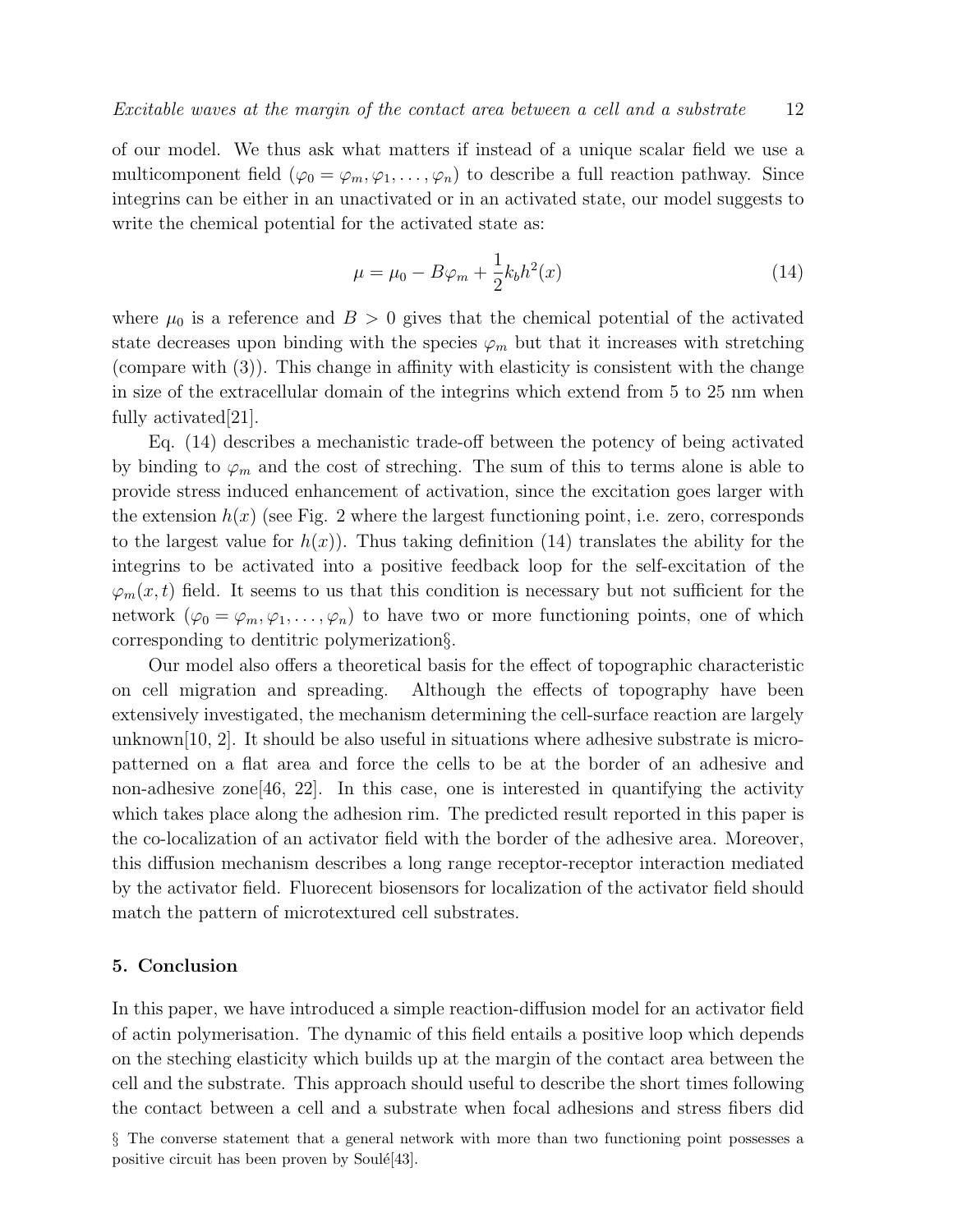not have time to complete their development. This is the case where one studies, for example, cell spreading. It should be also useful in situations where micro-structuration of patterned substrates forces the cell to be at the borderline between an adhesive and a non-adhesive zone. In this case, one is interested in quantifying the activity which takes place along the adhesion rim[15].

The main results reported in this paper as follows. First, there is a co-localization of an activator field with the border of the adhesive area. Second, there exists progressive waves for the activator field with a speed scaling as  $\sqrt{Db}$  where D is a typical diffusion constant and  $b^{-1}$  the life time of an activated state. This co-localization follows the rules of a reaction-diffusion mechanism where the propagating diffusing wave is pinned at the border of the adhesive zone. On the experimental side, our mechanism suggests to probe using biofluorescence assays on textured micro-patterns both the activation of the receptors involved in cell adhesion with the proteins involved in actin polymerization.

#### Acknowledgments

We thank F. Bruckert, O. Destaing, E. Faurobert and E. Planus for very useful comments and discussions. The group belongs to the CNRS consortium CellTis.

#### Appendix A. Modeling the cell edge as a chemical reactive surface

- Introduction - We consider a simple model system where a cytosolic protein  $\varphi_c$  can adsorb on the adhesive bridges I with reaction rate  $m_{+,-}$ . The concentration of adsorbed molecules will be noted as  $\varphi_i$ . When adsorbed, we assume that it is transformed to a high energy state, i.e. activated, with concentration  $\varphi_i^*$  by an enzymatic coupling to an other chemical reaction which is used as an energy source. The back reaction is supposed to be negligible if the concentration of the corresponding exchange factor is sufficiently low. Finally,  $\varphi_i^*$  undergoes desorption on the membrane where it goes back to the cytosol with a life time  $1/b$ . Let I denotes an integrin or a receptor associated with an adhesive bridge, the total reaction pathway is:

$$
\varphi_c + I \xrightarrow{m_+} \varphi_i \xrightarrow{L_+} \varphi_i^* \xrightarrow{k_+^0} \varphi_m \xrightarrow{b} \varphi_c + I
$$
 (A.1)

where  $\varphi_i$  is the concentration of activators bound to adhesive bridges. We note this quantity  $\varphi_i$ . Assuming quasi-stationary solutions, we find :

$$
\varphi_i^* = \frac{k_{-}^0}{k_{+}^0} \varphi_m + \frac{l_{+}}{k_{+}^0} \frac{m_{+}}{m_{-} + l_{+}} \varphi_c \tag{A.2}
$$

which implies that the chemical potential of  $\mu_i (\varphi_i^*)$  is a function of the concentration  $\varphi_m$ . Eq. (A.2) is valid when the kinetic coefficients  $k_{+,-}^0$  are independent of the coordinate x along the membrane and it assumes that the diffusion of the species  $\varphi_m$  can be neglected.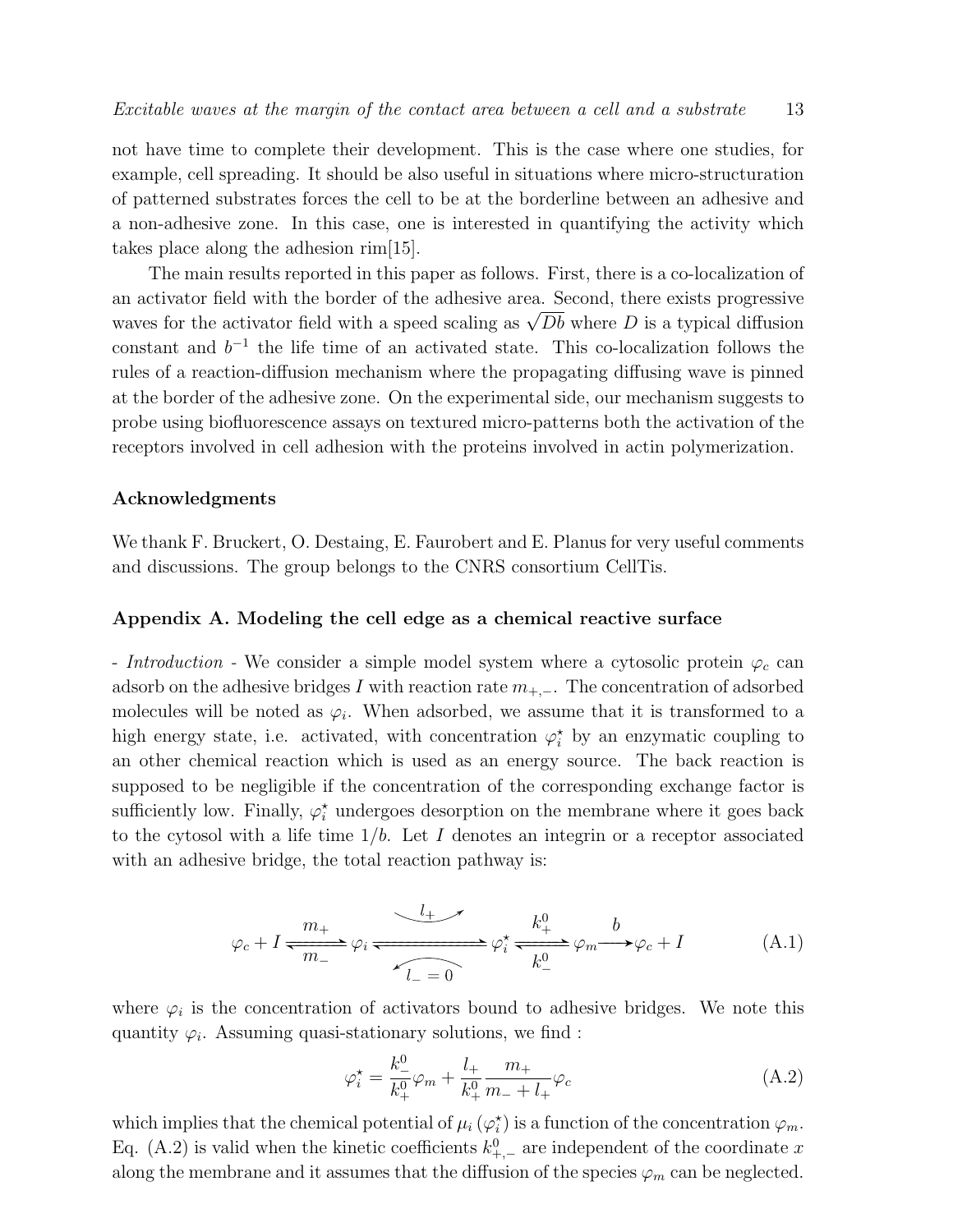- *Including elasticity* - To find the stationary and local distribution of membranous  $\varphi_m(x,t)$ , we generalize this reaction pathway to include elasticity. From now on, the two kinetic coefficients are denoted by  $k_{+,-}$ . First, if the diffusion in the cytosol is fast enough, we can assume that the concentration  $\varphi_c$  in the reaction layer just above the membrane is independent of the coordinate  $x$  along the membrane. Second, Van't Hoff's law implies that the ratio of the kinetic coefficients is a function of difference of chemical potential between the bound phases,  $\varphi_i(x, t)$ , and the membranous one,  $\varphi_m(x, t)$ :

$$
\frac{k_{-}}{k_{+}} = \frac{k_{-}^{0}}{k_{+}^{0}} \exp\left[\beta \Delta \mu\right] = \frac{k_{-}^{0}}{k_{+}^{0}} \left(1 + \beta \Delta \mu + \ldots\right)
$$
(A.3)

where  $\beta \Delta \mu$  is a small parameter.

To find  $\Delta \mu$ , we note that for bound activators  $\varphi_i^*$ , the chemical potential is the derivative of the free energy including the stretching energy. Thus,

$$
\mu_i(\varphi_i^*(x,t)) = k_B T \left[ \frac{1}{2} k_b h(x)^2 \frac{\partial n_b}{\partial \varphi} \Big|_{\varphi = \varphi_i^*} \right]
$$
(A.4)

which gives  $\Delta \mu$  since the chemical potential of the cytosolic phase is constant.

In what follows, we generalize the kinetic equation for the field  $\varphi_m(x,t)$ . We will assume that the activation from  $\varphi_c$  to  $\varphi_i^*$  is fast so that  $\partial \varphi_i^* / \partial t = \partial \varphi_i / \partial t = 0$ . This gives a relationship equivalent to (A.2) :

$$
\varphi_i^* = \frac{k_-}{k_+} \varphi_m + \frac{l_+}{k_+} \frac{m_+}{m_- + l_+} \varphi_c \tag{A.5}
$$

which is valid if the diffusion for  $\varphi_m$  is neglected. Note that  $k_-/k_+$  is given by Van't Hoff's law  $(A.3)$  and that  $(A.5)$  is non-linear.

-Including diffusion on the membrane - Now, we postulate that  $\varphi_m(x,t)$  solves the diffusion reaction equation :

$$
\frac{\partial \varphi_m(x,t)}{\partial t} = k_+^0 \exp \left[ \beta \mu_i(\varphi_i^{\star}) \right] \varphi_i^{\star} - k_-^0 \varphi_m(x,t) + D \frac{\partial^2 \varphi_m}{\partial x^2} - b \varphi_m
$$
\n(A.6)

Eq. (A.6) implies that when the energy of bound molecules  $\varphi_i^*(x)$  will be larger than the one of the membranous proteins  $\varphi_m(x)$ , the molecules will desorb from the adhesive bridges. We solve (A.6) to leading order in  $\beta\mu_i(\varphi_i^{\star})$ .

In the approximation where the activation reaction is supposed to be fast with respect to all other processes, we use (A.5) to write  $\mu_i(\varphi_i^{\star})$  as a function of  $\varphi_m$ . Since (A.6) is already first order in  $\mu_i(\varphi_i^*)$ , it is enough to use (A.2) instead of (A.5)

$$
\mu_i(\varphi_i^*) = \frac{1}{2} k_b n_0 h(x)^2 K_e^{0-1} \frac{e^{-\beta [B\varphi_i^* - Ah(x)^2]}}{\left[1 + K_e^{0-1} e^{-\beta [B\varphi_i^* - Ah(x)^2]}\right]^2}
$$

$$
= \frac{1}{2} k_b n_0 h(x)^2 K_e^{-1} \frac{e^{-\beta [B'\varphi_m - Ah(x)^2]}}{\left[1 + K_e^{-1} e^{-\beta [B'\varphi_m - Ah(x)^2]}\right]^2}
$$

$$
= \mu_i(\varphi_m) \tag{A.7}
$$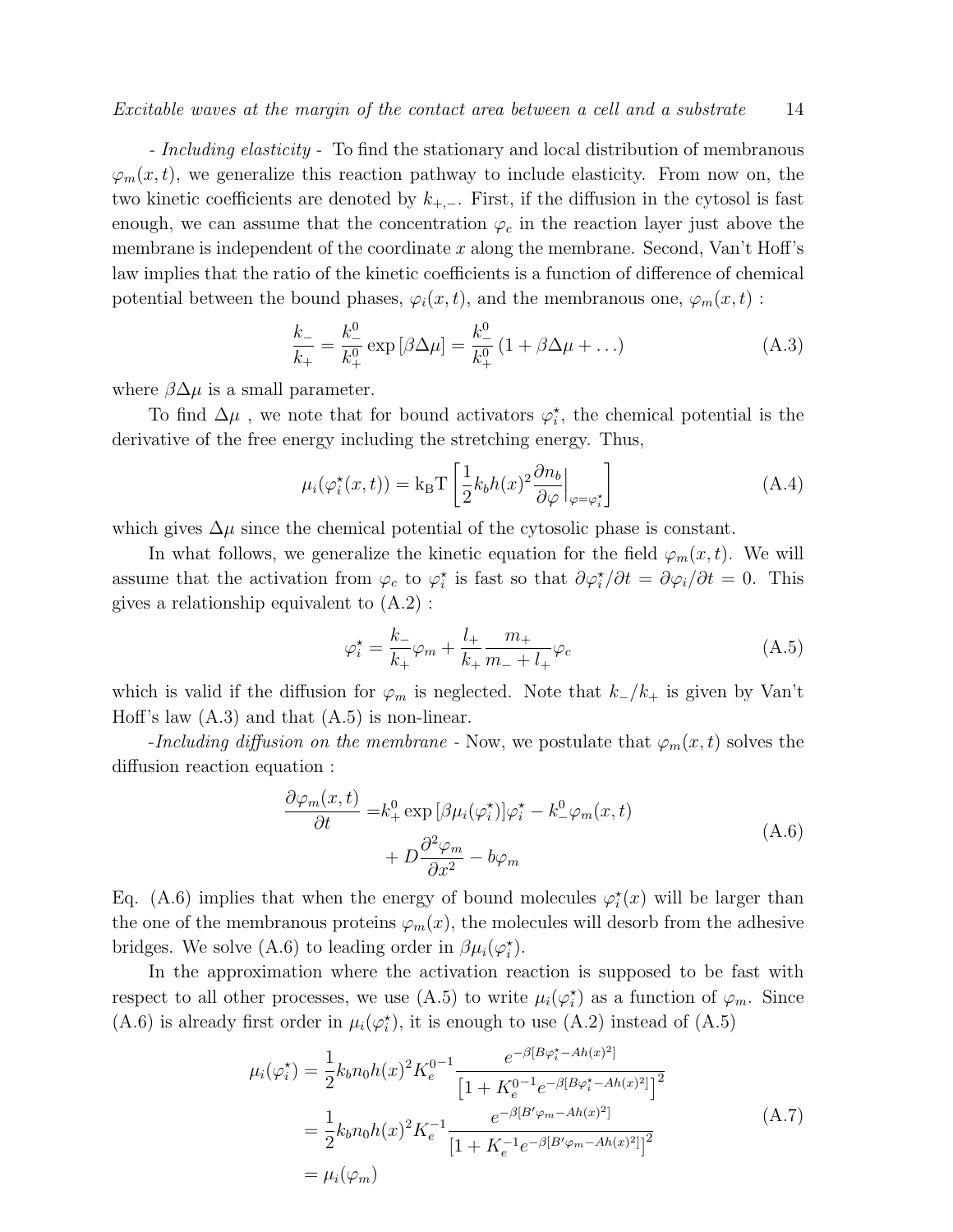

**Figure B1.** In (a), plot of the function  $h(x) = e^x - 1$  with its plateau approximation when the width of each plateau is given by  $(D/b)^{1/2}$ . In (b), plot of the solutions for the activator field  $\varphi(x)$  when the height  $h(x)$  corresponds the two curves of (a). Note that the plateau approximation gives a reasonable estimate of the maximum value for the activator.

with :

$$
B' = B \frac{k_{-}^{0}}{k_{+}^{0}}
$$
  

$$
K_{e}^{-1} = K_{e}^{0-1} \exp \left[ -\beta B \frac{l_{+}}{k_{+}^{0}} \frac{m_{+}}{m_{-} + l_{+}} \varphi_{c} \right]
$$
(A.8)

Assuming again that the concentration  $\varphi_c$  in the cytosol is much larger than  $\varphi_m$ , we have to leading order in  $\varphi_m$  in (A.6)

$$
k_+^0 \exp\left[\beta\mu_i(\varphi_i^{\star})\right] \varphi_i^{\star} \approx \frac{m_+ l_+}{m_- + l_+} \varphi_c \exp\left[\beta\mu_i(\varphi_m)\right] + k_-^0 \varphi_m
$$
  

$$
\approx \frac{m_+ l_+}{m_- + l_+} \varphi_c \left(1 + \beta\mu_i(\varphi_m) + \ldots\right)
$$
 (A.9)

Using this result for the equation of motion (A.6) gives the equation of motion for  $\varphi_m(x,t)$  as quoted in the text when  $\varphi_m(x,t)$  is replaced by its linear deviation  $\delta\varphi(x,t)$ around

$$
\varphi_m^0 = \frac{1}{b} \frac{m_+ l_+}{m_- + l_+} \varphi_c \tag{A.10}
$$

# Appendix B. Staircase approximation for the height field

One key specificity of our model is the position dependance of the source term  $g = g(\varphi(x), h(x))$ . However, when looking at small scale features, one can assume the cell profile  $h(x)$  to be constant and thus map our problem to a simpler and well known spatial independant reaction-diffusion problem. Albeit giving a simple criterion for the existence of stationary concentration profile, the results of this appendix will be used in the next one.

Consider case (a) of Fig. B1 where  $h(x) \sim e^x$  is plotted with its piece wise approximation. This approximation is designed to fit the original function using a series of plateaux with a width larger than the diffusion length  $(D/b)^{1/2}$ . On each plateau,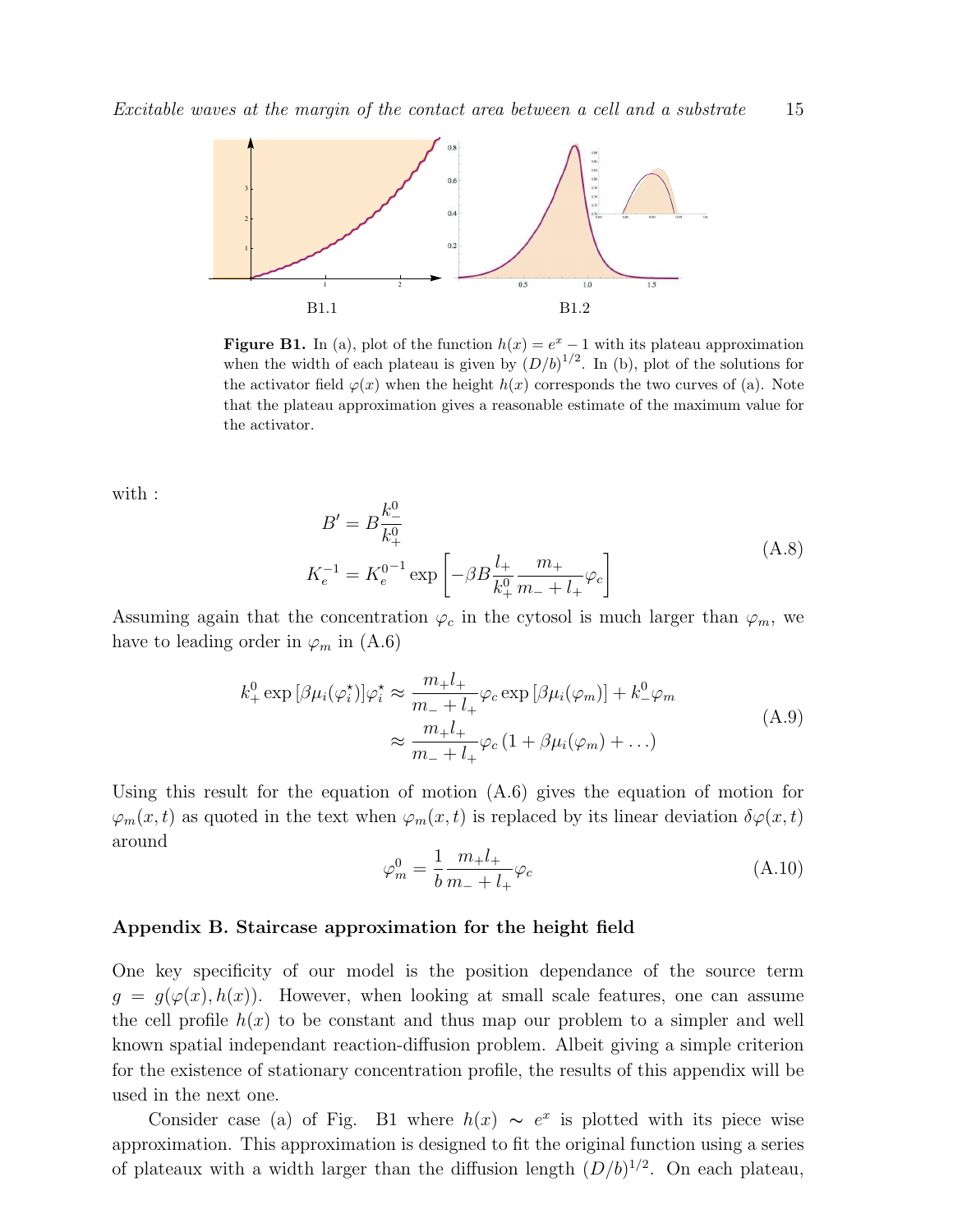the height field  $h(x)$  is constant. Approximating the original function by its plateau approximation consists of assuming that the height field  $h(x)$  doe not vary on the scale  $(D/b)^{1/2}$  where the variations of the activator field are stiff. Using Eq.(12) to calculate the speed  $c$  of the equivalent wave solution for the diffusion reaction, we see that there is a critical height  $h_{max}$  at which the speed c passes from positive to negative values. In this limit, the maximum height  $h(x_{max})$  at which the activator reaches its maximum  $\varphi(x_{max})$  corresponds to the condition  $c(h) = 0$  in (12) Thus, a criterion on the equivalent plateau problem gives a criterion for the maximum height, and thus the maximum value of the activator field. This criterion can be used to get the numerical values of  $\varphi(x_{max})$ as a function of the parameters entering into the problem (see next Appendix).

#### Appendix C. Additional results

To understand how the variations of the activator field depends on the parameters of the problem, it is useful to write the reaction-diffusion equation  $(9)$  as :

$$
\frac{\partial \varphi}{\partial t} = D \frac{\partial^2 \varphi}{\partial x^2} - C_1 \varphi + C_2 \frac{\partial F}{\partial \varphi}
$$
 (C.1)

where :

$$
F(\varphi, h) = \frac{h^2}{1 + \exp[-C_3\varphi + C_4h^2 - C_5]}
$$
 (C.2)

with constants  $C_i$  defined in table C1 in terms of the physical constants defined in text. Henceforth, we will divide the variations of  $\varphi(x,t)$  into its slow varying component corresponding to the dorsal part of Fig. C1 and its fast component. The latter corresponds to the precursor region ahead of the adhesive belt.

In the limit of small diffusion coefficient, and in a region sufficiently far away from the maximum of  $\varphi(x)$ , the effect of a diffusion coefficient is small[1]. Thus, we set  $D = 0$ in (C.1) and solve the algebraic equation for the slow variations of  $\varphi(x)$  (we call  $\varphi_s(x)$ ):

$$
\varphi_s(x) = \frac{C_2}{C_1} \frac{\partial F}{\partial \varphi} \Big|_{\varphi_s(x), h(x)}
$$
\n(C.3)

whose solution can be approximated to leading order in  $1/\beta$  as the solution of :

$$
\frac{C_4}{C_3}h^2(x) - \frac{C_5}{C_3} = \frac{C_2}{C_1} \frac{\partial F}{\partial \varphi}\Big|_{\varphi_s(x), h(x)}
$$
(C.4)

Because of Eq. (C.2), Eq. (C.4) is nothing but a second order polynomial equation for  $\exp [\varphi_s(x)]$  which can be solved to get  $\varphi_s(x)$ .

$$
\varphi_s(x) = \frac{C_4}{C_3}h(x)^2 + \frac{\ln\left[\frac{C_2C_3^2}{C_1C_4} - 1\right] - C_5}{C_3} \tag{C.5}
$$

This equation corresponds to the dashed curve of Fig. C1 where it approximates very well the numerical solution.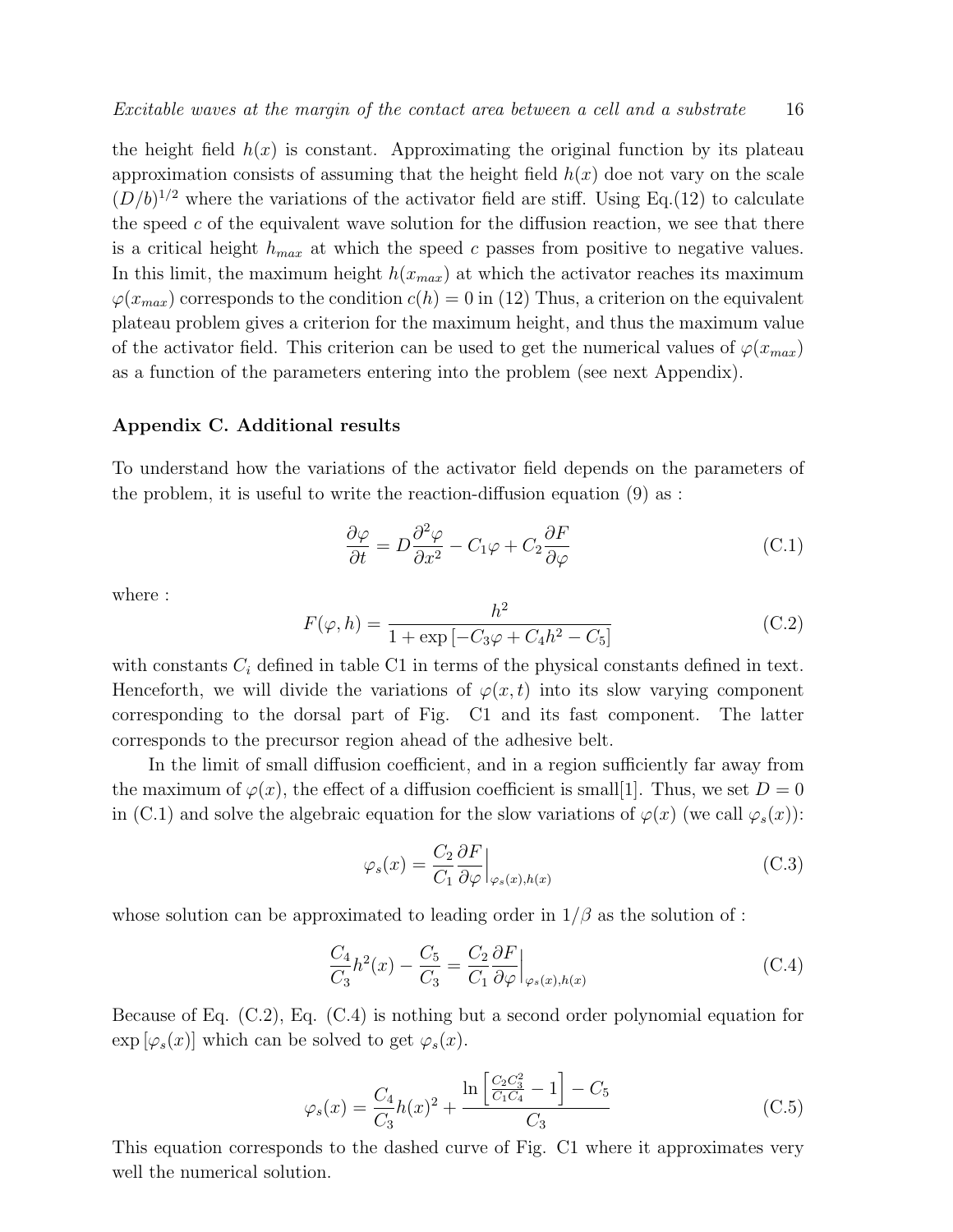To find the fast component of the activator,  $\varphi_f(x)$ , valid in the precursor region, we note that the height  $h(x)$  does not vary on the scale where  $\varphi_f(x)$  varies. This means that  $h'(x_{max}) \ll (D/b)^{1/2}$  and  $h(x)$  can be taken as a constant. This is the plateau approximation of the previous appendix (see Fig. B1).

For  $h = \text{Cst.}$ , we assume a travelling wave solution at velocity c in the coordinate system  $\xi = x - ct$ . Thus, we look for a solution  $\varphi(x, t) = \tilde{\varphi}(\xi)$  which satisfies :

$$
c\frac{\partial \tilde{\varphi}}{\partial \xi} + D \frac{\partial^2 \tilde{\varphi}}{\partial \xi^2} - C_1 \tilde{\varphi} + C_2 \frac{\partial F}{\partial \tilde{\varphi}} = 0
$$
 (C.6)

Since  $C_1\tilde{\varphi}+C_2\frac{\partial F}{\partial \tilde{\omega}}$  $\frac{\partial F}{\partial \tilde{\varphi}}$  has three zeros as a function of  $\tilde{\varphi}$  at  $h = \text{Cst.}$ , we see after multiplying Eq. (C.6) by  $\partial \tilde{\varphi}/\partial \xi$  and integrating between the two end zeros  $(0, \varphi_{max})$  that :



**Figure C1.** Plot of the activator concentration  $\varphi(x, t)$  starting from an initial perturbation of the  $\varphi = 0$  state. The upper curve is the  $t \to +\infty$  limit which has converged to the stationary solution of Eq.  $(C.1)$ . The dashed curve is the slow varying component  $\varphi_s(x)$  (see C.5). The curve corresponds to the maximum of  $\varphi(x, t)$ according to the condition (C.9).

Since the maximum height  $h_{max}$  corresponds to the condition where c passes from positive to negative values, we have the pinning condition  $c = 0$ . Eq. (C.7) is a single equation for to the unknowns  $(\varphi_{max}, h(x_{max}))$ . From the numerical point of view, a very good approximation consists in solving (C.7) together with the condition for  $\varphi(x_{max})$  to be the inflexion point of the source source term :

$$
\frac{\partial^3 F}{\partial \varphi^3}\Big|_{\varphi=\varphi(x_{max})} = 0 \tag{C.8}
$$

This gives :

$$
\varphi(x_{max}) = \frac{C_4}{C_3} h(x_{max})^2 - \frac{C_5 + \ln(2 - \sqrt{3})}{C_3}
$$
\n(C.9)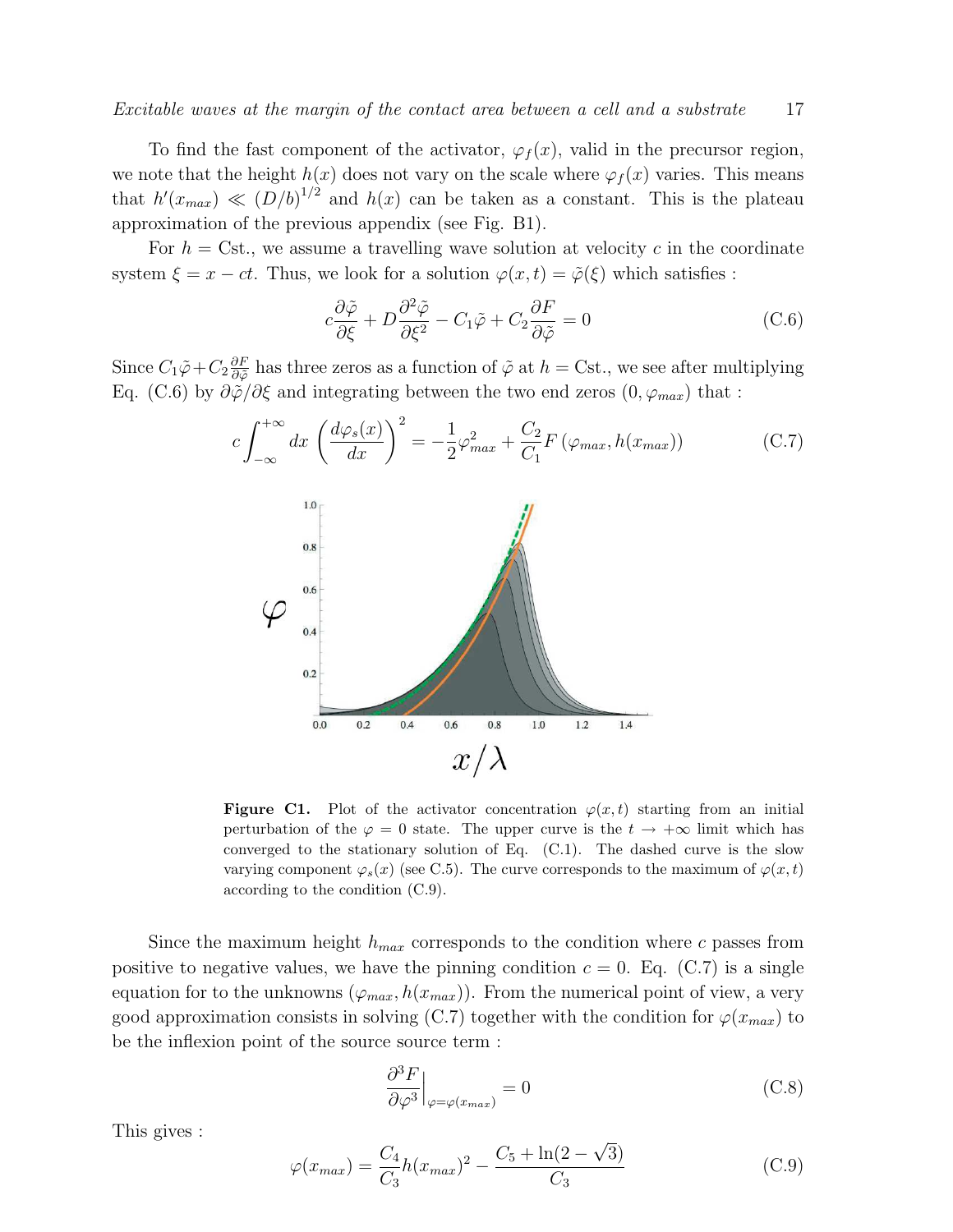|                        | Symbols Meaning                     |
|------------------------|-------------------------------------|
| $C_1$                  | $h\cdot\tau$                        |
| $C_2$                  | $\frac{1}{2}n_0k_b\Gamma h_0^2\tau$ |
| $C_3$                  | $\beta A\phi_0$                     |
| $C_A$                  | $\beta Bh_0^2$                      |
| $C_{\bar{\mathbf{5}}}$ | $ln(K_e^0)$                         |

**Table C1.** Table of symbols used in the Appendix  $:\tau, \varphi_0$  are arbitrary normalization factors.

which corresponds to the maximum of the activator field in Fig. C1. Eqs. (C.7) and (C.9) gives a system of two equations with two unknown which can be numerically solved.

- [1] O. Ali and B. Fourcade. In preparation.
- [2] C. C. Berry, G. Campbell, A. Spadiccino, M. Robertson, and A. S. G. Curtis. The influence of microscale topography on fibroblast attachment and motility. Biomaterials, 25(26):5781–5788, 2004 Nov.
- [3] J. L. Bos. Linking rap to cell adhesion. Curr Opin Cell Biol, 17(2):123–128, 2005 Apr.
- [4] R. Bruinsma. Theory of force regulation by nascent adhesion sites. Biophys J, 89(1):87–94, 2005.
- [5] F. Castellano, P. Montcourrier, J. C. Guillemot, E. Gouin, L. Machesky, P. Cossart, and P. Chavrier. Inducible recruitment of cdc42 or wasp to a cell-surface receptor triggers actin polymerization and filopodium formation. Curr Biol, 9(7):351–360, 1999 Apr 8.
- [6] F. Chamaraux, O. Ali, S. Keller, F. Bruckert, and B. Fourcade. Physical model for membrane protrusions during spreading. Phys Biol, 5(3):36009, 2008.
- [7] F. Chamaraux, S. Fache, F. Bruckert, and B. Fourcade. Kinetics of cell spreading. Phys Rev Lett, 94(15):158102–158102, Apr 2005.
- [8] E. S. Chhabra and H. N. Higgs. The many faces of actin: matching assembly factors with cellular structures. Nat Cell Biol, 9(10):1110–1121, 2007 Oct.
- [9] C. Choi, M. Vicente-Manzanares, J. Zareno, L. Whitmore, A. Mogilner, and A. Horwitz. Actin and alpha-actinin orchestrate the assembly and maturation of nascent adhesions in a myosin ii motor-independent manner. Nat Cell Biol, 2008 Aug 17.
- [10] A. Curtis and C. Wilkinson. Topographical control of cells. Biomaterials, 18(24):1573–1583, 1997 Dec.
- [11] D. Cuvelier, M. Thery, Y.-S. Chu, S. Dufour, J.-P. Thiery, M. Bornens, P. Nassoy, and L. Mahadevan. The universal dynamics of cell spreading. Curr Biol, 17(8):694–699, 2007.
- [12] N. O. Deakin and C. E. Turner. Paxillin comes of age.  $J$  Cell Sci, 121(Pt 15):2435–2444, 2008 Aug 1.
- [13] K. A. DeMali, K. Wennerberg, and K. Burridge. Integrin signaling to the actin cytoskeleton. Curr Opin Cell Biol, 15(5):572–582, 2003 Oct.
- [14] H.-G. Dobereiner, B. J. Dubin-Thaler, G. Giannone, and M. P. Sheetz. Force sensing and generation in cell phases: analyses of complex functions. J Appl Physiol, 98(4):1542–6, 2005.
- [15] B. J. Dubin-Thaler, J. M. Hofman, Y. Cai, H. Xenias, I. Spielman, A. V. Shneidman, L. A. David, H.-G. Dobereiner, C. H. Wiggins, and M. P. Sheetz. Quantification of cell edge velocities and traction forces reveals distinct motility modules during cell spreading. PLoS ONE, 3(11):e3735, 2008.
- [16] A. J. Engler, S. Sen, H. L. Sweeney, and D. E. Discher. Matrix elasticity directs stem cell lineage specification. Cell, 126(4):677–689, 2006 Aug 25.
- [17] B. M. Filippi, S. Mariggio, T. Pulvirenti, and D. Corda. Src-dependent signalling regulates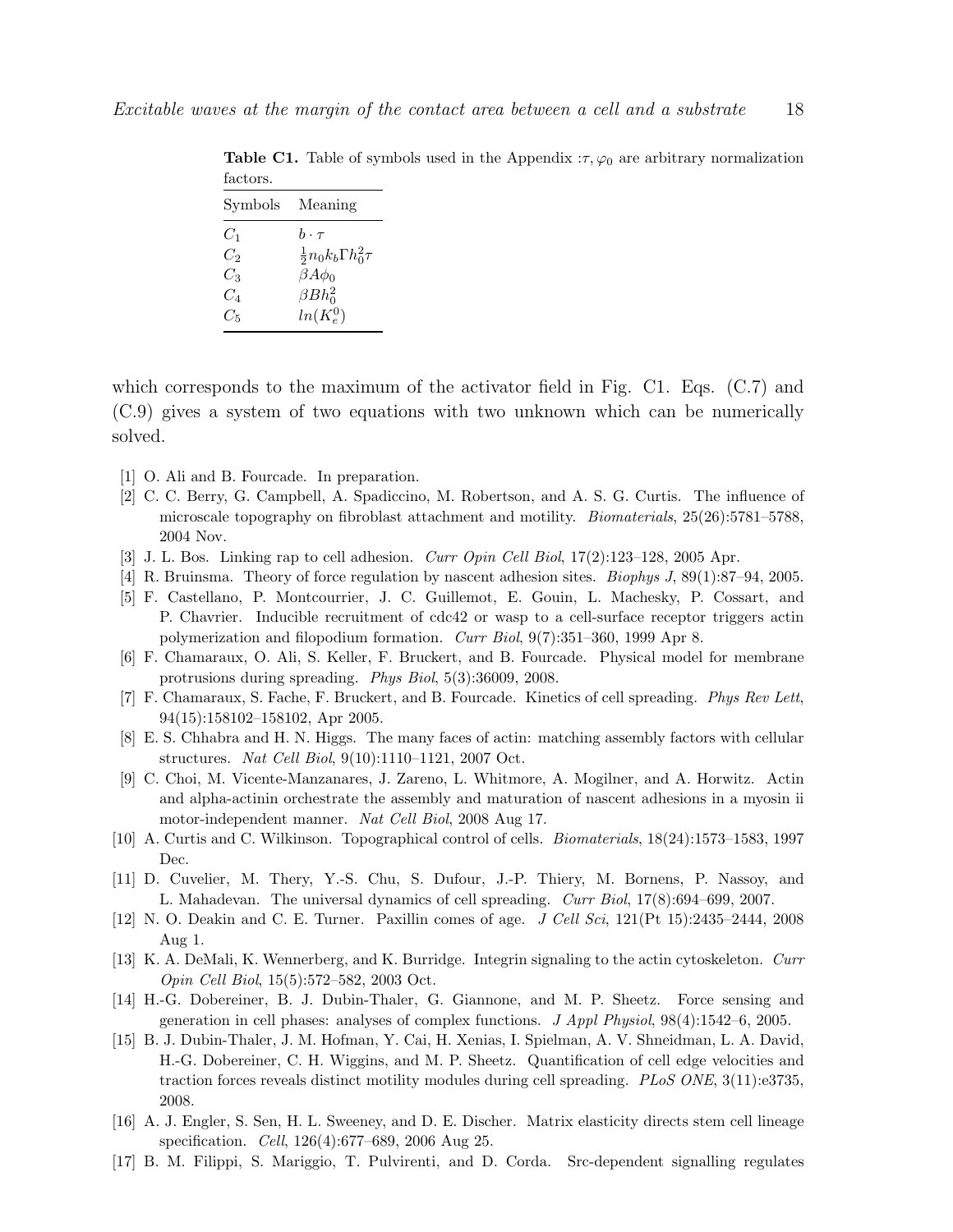actin ruffle formation induced by glycerophosphoinositol 4-phosphate. Biochim Biophys Acta, 1783(12):2311–2322, 2008 Dec.

- [18] P. Friedl. Prespecification and plasticity: shifting mechanisms of cell migration. Curr Opin Cell Biol, 16(1):14–23, 2004 Feb.
- [19] G. Giannone, B. J. Dubin-Thaler, O. Rossier, Y. Cai, O. Chaga, G. Jiang, W. Beaver, H.-G. Dobereiner, Y. Freund, G. Borisy, and M. P. Sheetz. Lamellipodial actin mechanically links myosin activity with adhesion-site formation. Cell, 128(3):561–575, 2007.
- [20] G. Giannone and M. P. Sheetz. Substrate rigidity and force define form through tyrosine phosphatase and kinase pathways. Trends Cell Biol, 16(4):213–223, 2006 Apr.
- [21] M. H. Ginsberg, A. Partridge, and S. J. Shattil. Integrin regulation. Curr Opin Cell Biol, 17(5):509–516, 2005 Oct.
- [22] H. Guillou, A. Depraz-Depland, E. Planus, B. Vianay, J. Chaussy, A. Grichine, C. Albiges-Rizo, and M. R. Block. Lamellipodia nucleation by filopodia depends on integrin occupancy and downstream rac1 signaling. Exp Cell Res, 314(3):478–488, 2008 Feb 1.
- [23] J. Han, C. J. Lim, N. Watanabe, A. Soriani, B. Ratnikov, D. A. Calderwood, W. Puzon-McLaughlin, E. M. Lafuente, V. A. Boussiotis, S. J. Shattil, and M. H. Ginsberg. Reconstructing and deconstructing agonist-induced activation of integrin alphaiibbeta3. Curr Biol, 16(18):1796– 1806, 2006 Sep 19.
- [24] H. Higgs and T. Pollard. Activation by  $Cdc42$  and  $PIP<sub>2</sub>$  of Wiskoot-aldrich syndrome (WASp) stimulates actin nucleation by Arp2/3 complex. J. Cell. Bio.,  $150(6):1311-1320$ , 2000.
- [25] R. O. Hynes. Integrins: bidirectional, allosteric signaling machines. Cell, 110(6):673–687, 2002.
- [26] L. Ji, J. Lim, and G. Danuser. Fluctuations of intracellular forces during cell protrusion. Nat Cell Biol, 10(12):1393–1400, 2008 Dec.
- [27] L. Landau and E. Lifshitz. Theory of elasticity. Pergamon, 1970.
- [28] C. Le Clainche and M.-F. Carlier. Regulation of actin assembly associated with protrusion and adhesion in cell migration. Physiol Rev, 88(2):489–513, 2008 Apr.
- [29] S. Li, P. Butler, Y. Wang, Y. Hu, D. C. Han, S. Usami, J.-L. Guan, and S. Chien. The role of the dynamics of focal adhesion kinase in the mechanotaxis of endothelial cells. Proc Natl Acad Sci U S A, 99(6):3546–3551, 2002 Mar 19.
- [30] K. Ling, N. J. Schill, M. P. Wagoner, Y. Sun, and R. A. Anderson. Movin' on up: the role of ptdins $(4.5)p(2)$  in cell migration. Trends Cell Biol, 16(6):276–84, 2006.
- [31] V. Martel, C. Racaud-Sultan, S. Dupe, C. Marie, F. Paulhe, A. Galmiche, M. R. Block, and C. Albiges-Rizo. Conformation, localization, and integrin binding of talin depend on its interaction with phosphoinositides. J Biol Chem, 276(24):21217–21227, 2001.
- [32] A. Misra, R. P. Z. Lim, Z. Wu, and T. Thanabalu. N-wasp plays a critical role in fibroblast adhesion and spreading. Biochem Biophys Res Commun, 364(4):908–912, 2007 Dec 28.
- [33] A. Nicolas, A. Besser, and S. A. Safran. Dynamics of cellular focal adhesions on deformable substrates: consequences for cell force microscopy. Biophys J, 95(2):527–539, 2008 Jul.
- [34] A. Nicolas, B. Geiger, and S. A. Safran. Cell mechanosensitivity controls the anisotropy of focal adhesions. Proc Natl Acad Sci U S A, 101(34):12520–12525, 2004.
- [35] M. J. Paszek, N. Zahir, K. R. Johnson, J. N. Lakins, G. I. Rozenberg, A. Gefen, C. A. Reinhart-King, S. S. Margulies, M. Dembo, D. Boettiger, D. A. Hammer, and V. M. Weaver. Tensional homeostasis and the malignant phenotype. *Cancer Cell*,  $8(3):241-254$ , 2005 Sep.
- [36] A. Pathak, V. S. Deshpande, R. M. McMeeking, and A. G. Evans. The simulation of stress fibre and focal adhesion development in cells on patterned substrates. J R Soc Interface,  $5(22):507-$ 524, 2008 May 6.
- [37] A. Pierres, A. Benoliel, D. Touchard, and P. Bongrand. How cells tiptoe on adhesive surfaces before sticking. Biophys J, page in press, 2008.
- [38] T. D. Pollard and G. Borisy. Cellular motility driven by assembly and diassembly of actin filaments. Cell, 112:453–465, 2003.
- [39] E. Puklin-Faucher and M. P. Sheetz. The mechanical integrin cycle. J Cell Sci, 122(Pt 2):179–186,